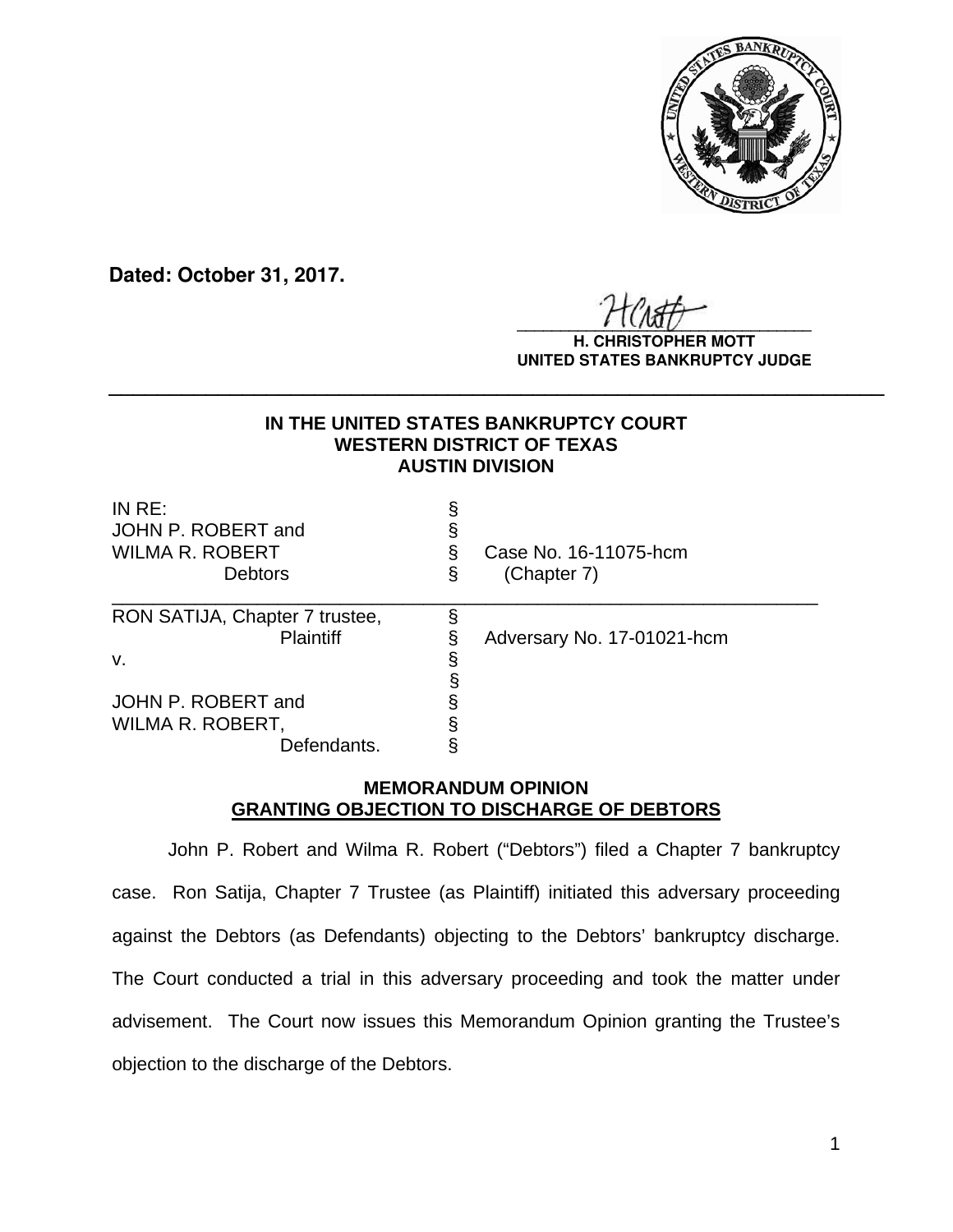**I. INTRODUCTION WITH PROCEDURAL BACKGROUND** 

### **A. Parties**

The Plaintiff in this adversary proceeding is Ron Satija, in his capacity as Chapter 7 trustee ("Trustee"). The Defendants are John P. Robert ("Dr. Robert") and spouse Wilma A. Robert ("Ms. Robert"), who are debtors in this bankruptcy case ("collectively "Debtors").

#### **B. Jurisdiction**

This Court has jurisdiction over this adversary proceeding pursuant to 28 U.S.C. §§ 157(a) and 1334(b). This adversary proceeding arises under the Bankruptcy Code in a bankruptcy case referred to this Court by the Standing Order of Reference entered in this District. Specifically, this adversary proceeding constitutes a "core" proceeding under 28 U.S.C. § 157(b)(2)(J). This Court has authority to enter a final judgment in this adversary proceeding. *See* 28 U.S.C. § 157(b)(1); *see also* Order and Statements (dkt# 16, 19, 22).<sup>1</sup>

### **C. Bankruptcy Case**

 $\overline{a}$ 

On September 15, 2016, the Debtors filed a voluntary petition under Chapter 7 of the Bankruptcy Code with this Court in bankruptcy case no. 16-11075. On September 16, 2016, the Trustee was appointed in the Debtors' bankruptcy case.

#### **D. Adversary Proceeding and Trial**

On February 10, 2017, the Trustee (as Plaintiff), filed an Original Complaint Objecting to Discharge ("Complaint") against the Debtors (as Defendants), which

 $1$  References to "dkt#" mean the docket number maintained in CM/ECF by the Clerk of the Bankruptcy Court in this adversary proceeding no. 17-01021.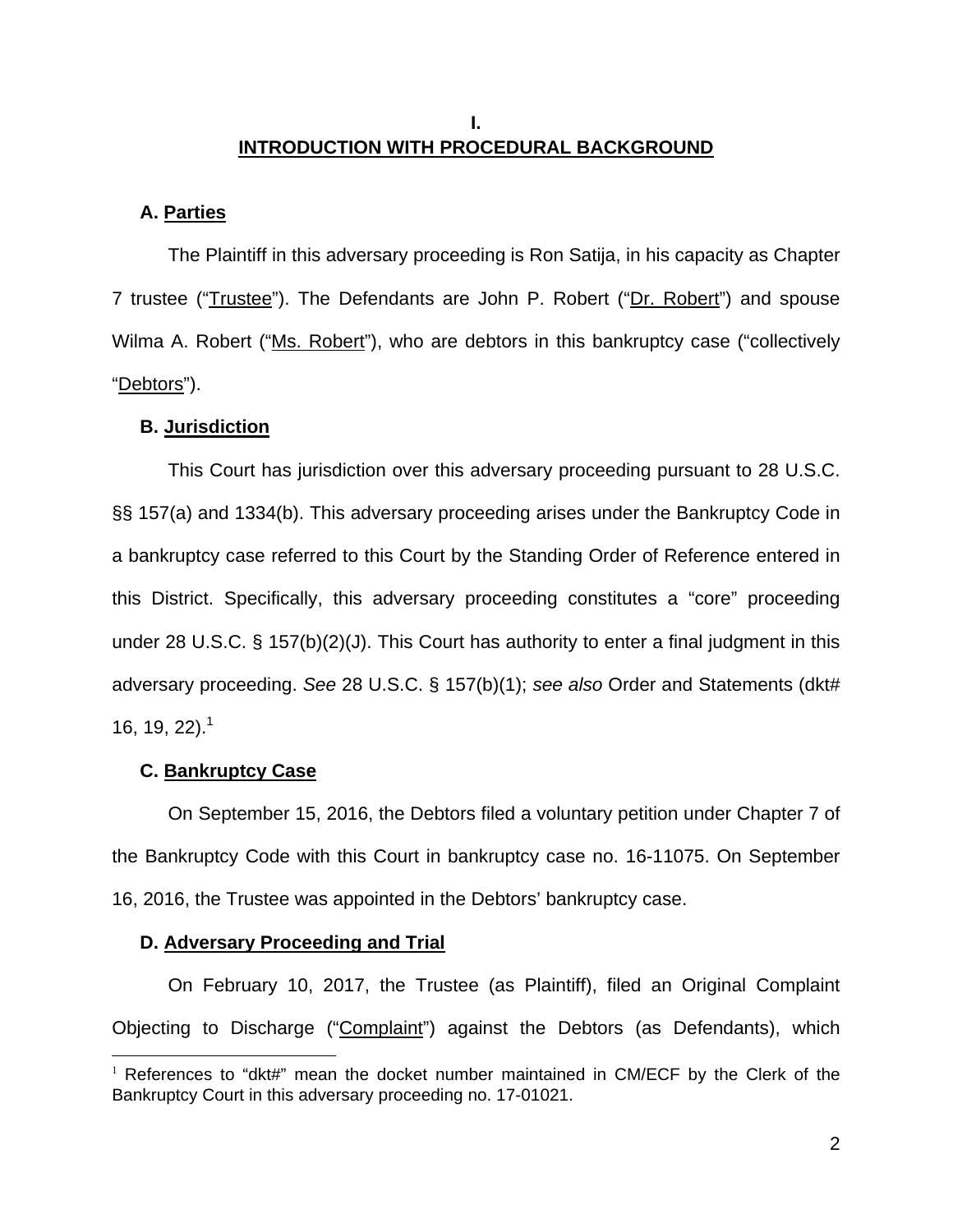initiated this adversary proceeding.

Through the lengthy Complaint, the Trustee seeks to deny a bankruptcy discharge to the Debtors on three separate grounds. In sum, the Trustee contends that the Debtors made "false oaths" in this bankruptcy case, by filing false bankruptcy schedules and statements and providing false testimony. Next, the Trustee contends that the Debtors concealed and/or failed to preserve financial records necessary to determine the Debtors' financial condition and transactions (primarily bank account records). Third, the Trustee contends that the Debtors have failed to satisfactorily explain the loss and deficiency of their assets (primarily cash). The Complaint seeks denial of the Debtors' discharge under §§ 727(a)(4)(A), 727(a)(3), and/or 727(a)(5) of the Bankruptcy Code. *See* Complaint (dkt# 1).

 On April 5, 2017, the Debtors filed an Answer to the Complaint ("Answer"). In general, through the Answer, the Debtors admitted and denied certain allegations contained in the Complaint. *See* Answer (dkt# 14).

On September 1, 2017, the Trustee and the Debtors filed a Joint Pretrial Order in this adversary proceeding ("PTO") (dkt# 34). The PTO contains numerous stipulations of fact by the parties in this adversary proceeding. The PTO and the stipulations contained therein have been accepted and considered by the Court.

On September 18, 2017, a trial was conducted in this adversary proceeding. Three witnesses testified in person at trial: (1) Dr. John P. Robert (a Debtor and a Defendant); (2) Ms. Wilma R. Robert (a Debtor and Defendant); and (3) Mr. Ron Satija (the Trustee and Plaintiff). The Court has considered and weighed the testimony of all witnesses, regardless of whether the testimony of a witness is specifically referred to in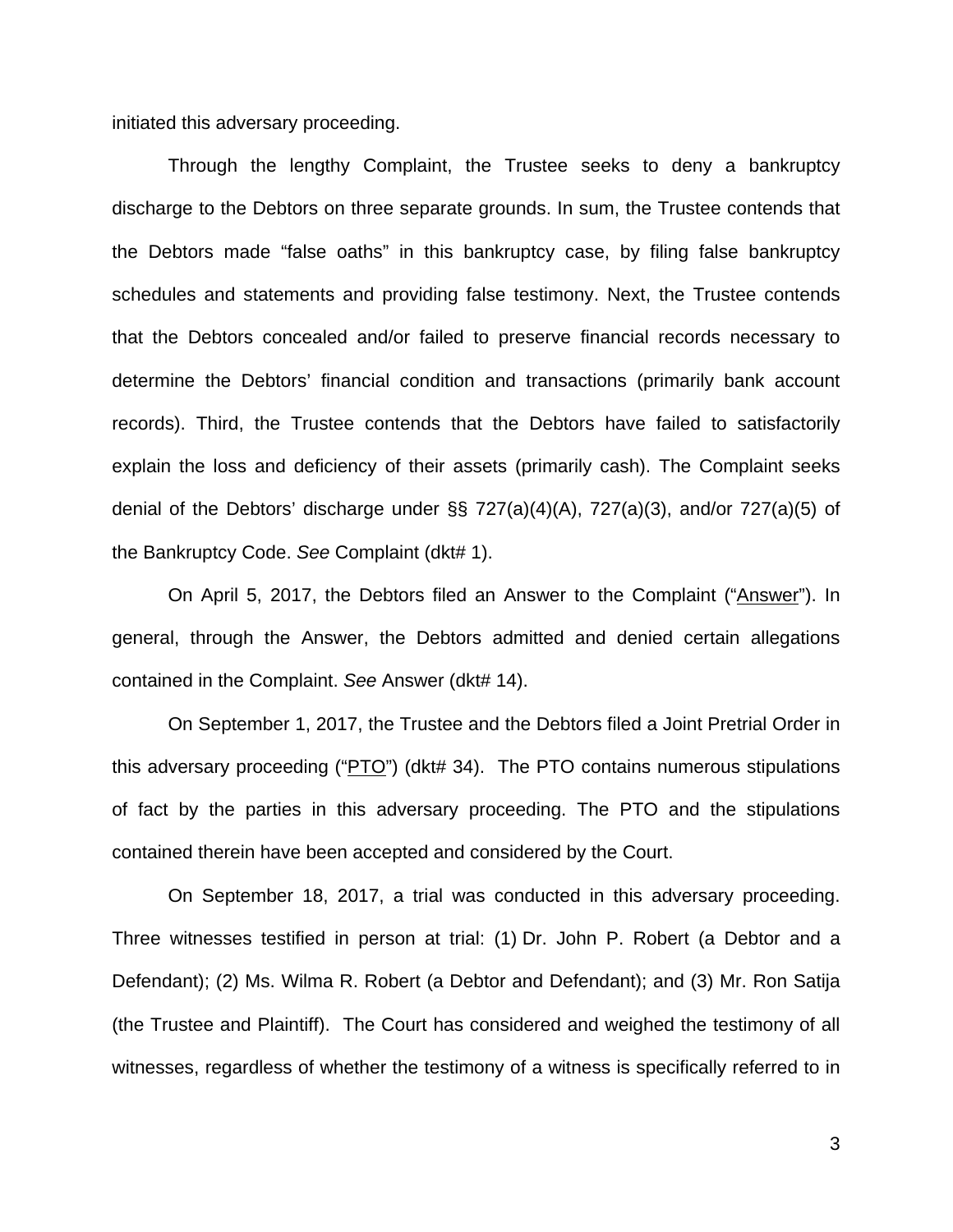this Opinion.

 $\overline{a}$ 

At trial, the Court admitted Exhibits P-1 through P-18 into evidence, which were used jointly by the parties (herein "PX- ").

After trial, on October 2, 2017, the Trustee filed Proposed Findings of Fact and Conclusions of Law ("Trustee Proposed Findings") (dkt# 40). Likewise, on October 2, 2017, the Debtors filed Proposed Findings of Fact and Conclusions of Law ("Debtors Proposed Findings") (dkt# 39).

### **E. Findings and Conclusions of Court**

 This Opinion constitutes the Court's findings of fact and conclusions of law in this adversary proceeding in accordance with Rules 7052(a)(1) and 9014(c) of the Federal Rules of Bankruptcy Procedure ("Bankruptcy Rules").<sup>2</sup>

In reaching the findings and conclusions set forth in this Opinion, the Court has considered and weighed all the evidence, the testimony, demeanor and credibility of all witnesses, the admitted exhibits, the arguments of counsel, and the pleadings and briefs filed by all parties, regardless of whether they are specifically referenced in this Opinion.<sup>3</sup>

 $2$  To the extent any finding of fact is construed to be a conclusion of law, it is hereby adopted as such. To the extent any conclusion of law is construed to be a finding of fact, it is hereby adopted as such.

<sup>&</sup>lt;sup>3</sup> Cents (pennies) are intentionally omitted by the Court in the dollar figures used in this Opinion. Sense, however, is not intentionally omitted.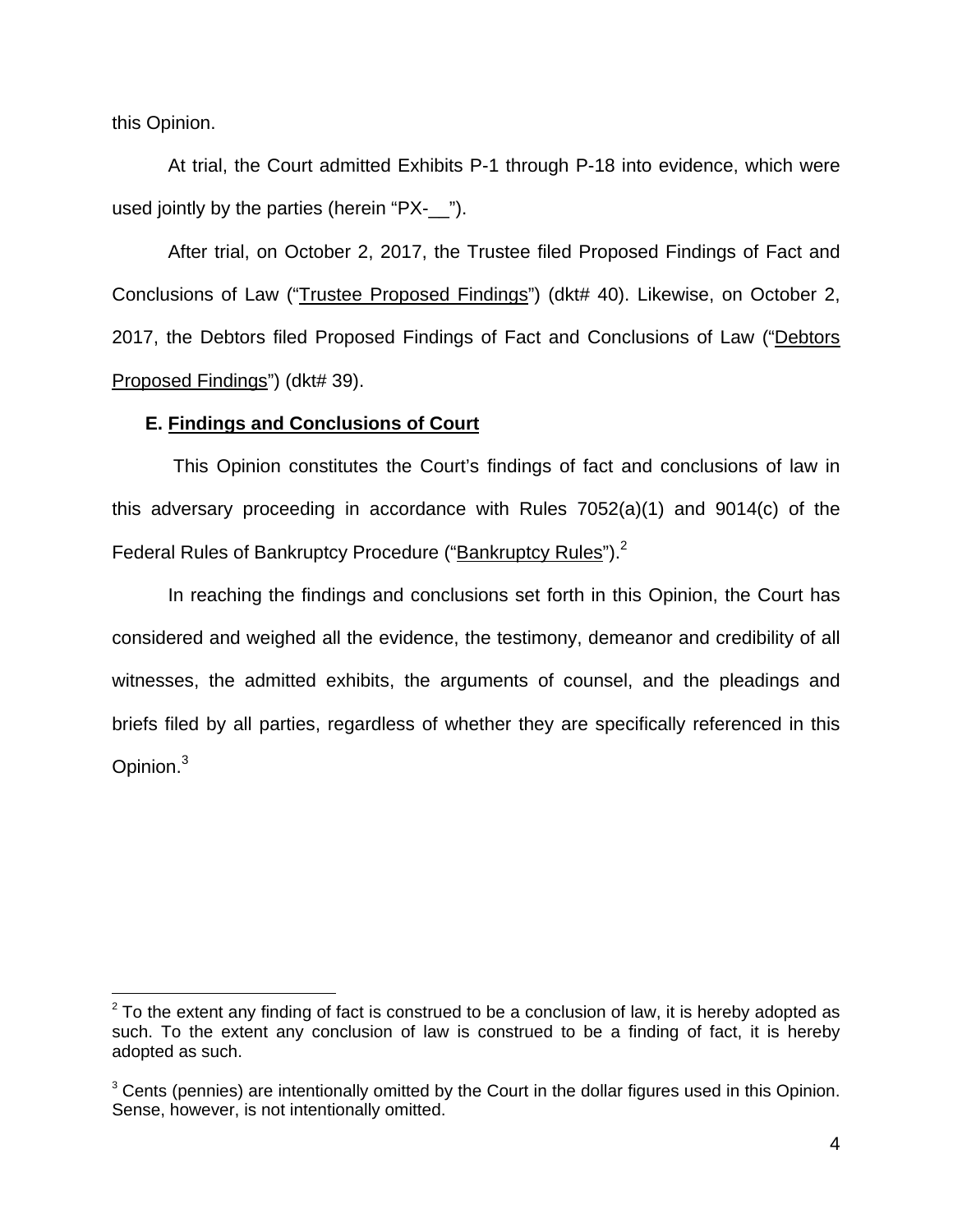### **II. FINDINGS OF FACT**

The following constitutes Findings of Fact by the Court in this adversary proceeding, which includes factual stipulations made by the parties in the PTO.

### **A. Background of Debtors**

The Debtors are a married couple that moved from South Dakota to Texas several months before their bankruptcy filing. Dr. Robert graduated from medical school in 1981 and had a lengthy career as a military and then a private physician. Dr. Robert retired from medical practice in early 2016 due to heart disease. Ms. Robert is a longtime registered nurse that still works. Prior to the retirement of Dr. Robert in 2016, the Debtors made substantial income—over \$450,000 in the years 2014 and 2015. The Debtors are both well educated and sophisticated.

#### **B. Sworn Bankruptcy Schedules/Creditors Meeting**

The Debtors filed a voluntary petition under Chapter 7 of the Bankruptcy Code on September 15, 2016 in main bankruptcy case no. 16-11075. The Debtors filed their original Bankruptcy Schedules ("Original Schedules") and original Statement of Financial Affairs ("Original SOFA") also on September 15, 2016. (PX-1). The Debtors signed the Original Schedules and Original SOFA under penalty of perjury.

The Trustee held the statutory section 341 creditors meeting in the Debtors case on October 13, 2016 ("Creditors Meeting"). The Trustee administered the oath to the Debtors and the Debtors swore to tell the truth at the Creditors Meeting. (PTO ¶ 10).

At the Creditors Meeting, the Debtors testified that they had listed all of their assets in their Bankruptcy Schedules. (PTO ¶ 12). The Trustee asked an additional time if the Debtors had listed all of their assets in their Bankruptcy Schedules, and the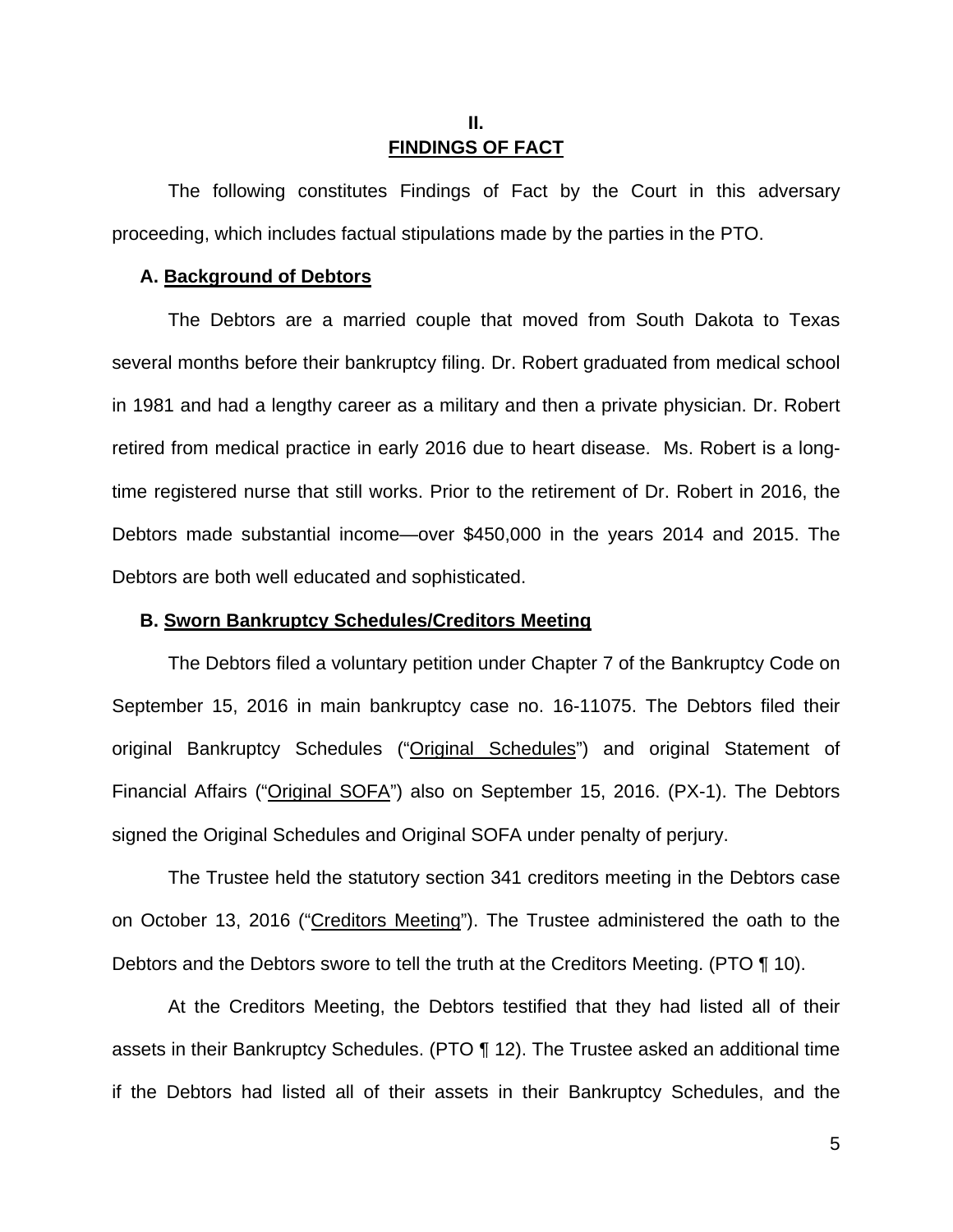Debtors again testified that they had listed all of their assets in their bankruptcy schedules. (PTO ¶ 14). The Debtors have now stipulated that the Debtors twice made false statements under oath at the Creditors Meeting when they testified that they listed all of their assets in their Bankruptcy Schedules. (PTO ¶¶ 13, 15). At the Creditors Meeting, the Debtors also testified that they continued to make vehicle payments and continued to make insurance payments on behalf of their son after the Debtors had transferred a vehicle to their son. (PTO ¶ 16). At the Creditors Meeting, the Debtors also testified that they owned three time shares. (PTO ¶ 18).

After the Creditors Meeting, the Debtors filed amended Bankruptcy Schedules ("Amended Schedules") and amended Statement of Financial Affairs ("Amended SOFA") on October 25, 2016. (dkt# 10 in main bankruptcy case no. 16-11075 (Amended Schedules) and PX-2 (Amended SOFA)). The Debtors signed the Amended Schedules and Amended SOFA under penalty of perjury. The Amended Schedules filed by the Debtors only amended Schedule E/F (Creditors).

On February 10, 2017, the Trustee filed his Complaint Objecting to the Discharge of Debtors (herein "Complaint")(dkt# 1). In part, the Complaint alleged that the Debtors failed to list all of their assets in their sworn Bankruptcy Schedules, failed to accurately disclose information in their sworn Statement of Financial Affairs ("SOFA"), and made numerous false oaths and statements. *See* Complaint ¶¶ 13-68, 78-127, 196-233.

Months later, on May 5, 2017, the Debtors then filed their second amended Bankruptcy Schedules ("Second Amended Schedules") and their second amended Statement of Financial Affairs ("Second Amended SOFA"). (PX-3). The Debtors signed the Second Amended Schedules and Second Amended SOFA under penalty of perjury.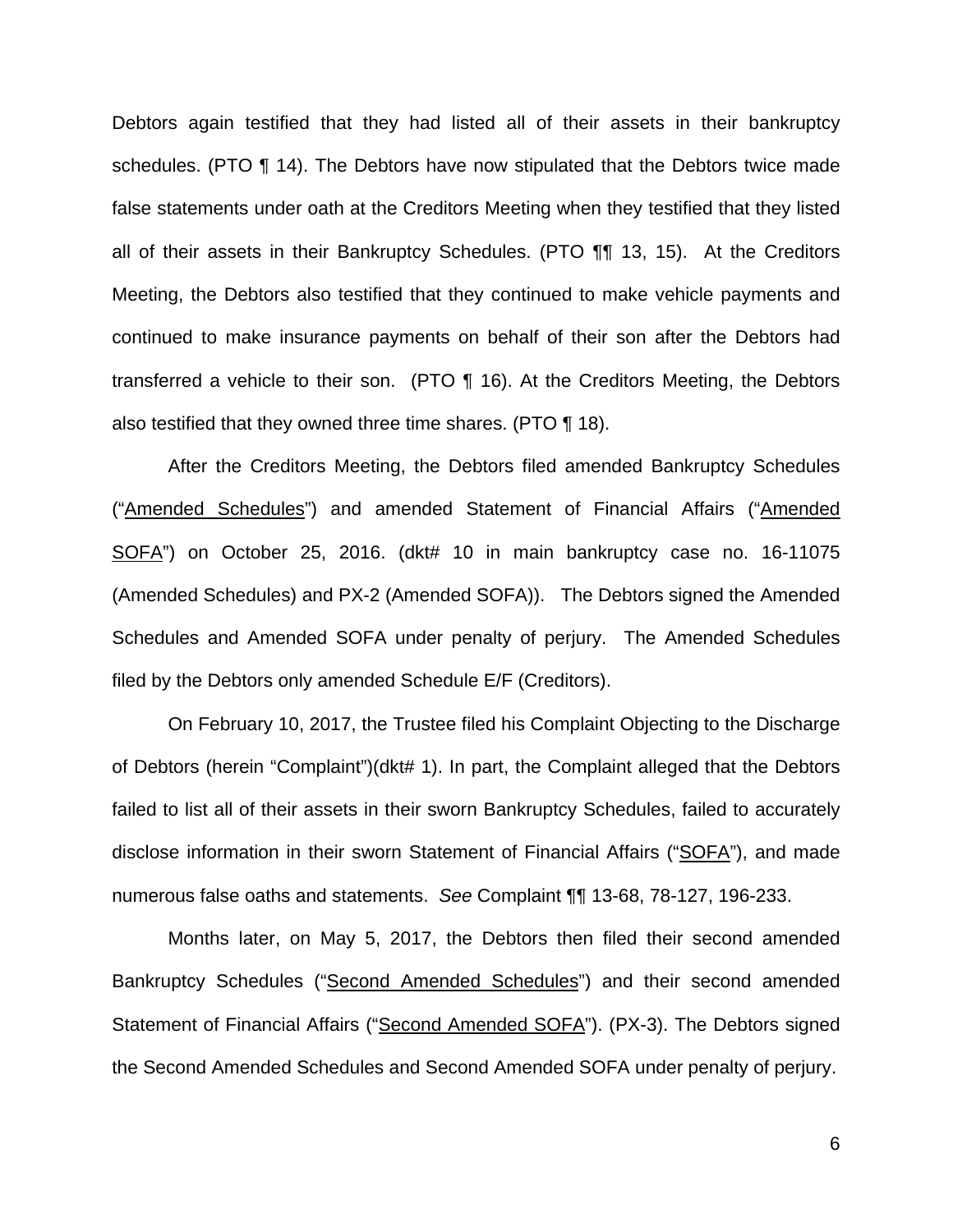In sum, the Court finds that the Debtors made multiple false statements in their sworn Original Schedules and in their sworn Original and Amended SOFA, as set forth below. The Original Schedules signed by the Debtors did not disclose their multiple bank accounts, did not disclose their cash, and did not disclose their ownership of time shares, stock, and several life insurance policies. The Original and Amended SOFA signed by the Debtors failed to disclose their rental income, investment income, consulting income and other income, and did not accurately and completely disclose payments to creditors and payments for the benefit of insider family members.

Shortly after the Creditors Meeting where the Debtors had falsely testified that they had disclosed all of their assets, the Debtors then signed and filed sworn Amended Schedules. Yet these Amended Schedules signed by the Debtors still did not disclose the multiple assets that the Debtors omitted from their Original Schedules. And the Amended SOFA signed by the Debtors still did not correct the multiple false statements made by the Debtors in their Original SOFA.

Months after the Trustee filed this adversary proceeding seeking to deny the Debtors their discharge for false statements, the Debtors signed and filed their Second Amended Schedules and a Second Amended SOFA. The Second Amended Schedules and SOFA addressed many of the Debtors' omissions and false statements in their Original and Amended Schedules and SOFA.

Significantly, the Second Amended Schedules and SOFA were not signed and filed by the Debtors until May 5, 2017-- almost three months after the Trustee had filed this adversary proceeding raising the false statements made by the Debtors, about six months after the Debtors filed their First Amended Schedules and SOFA, almost seven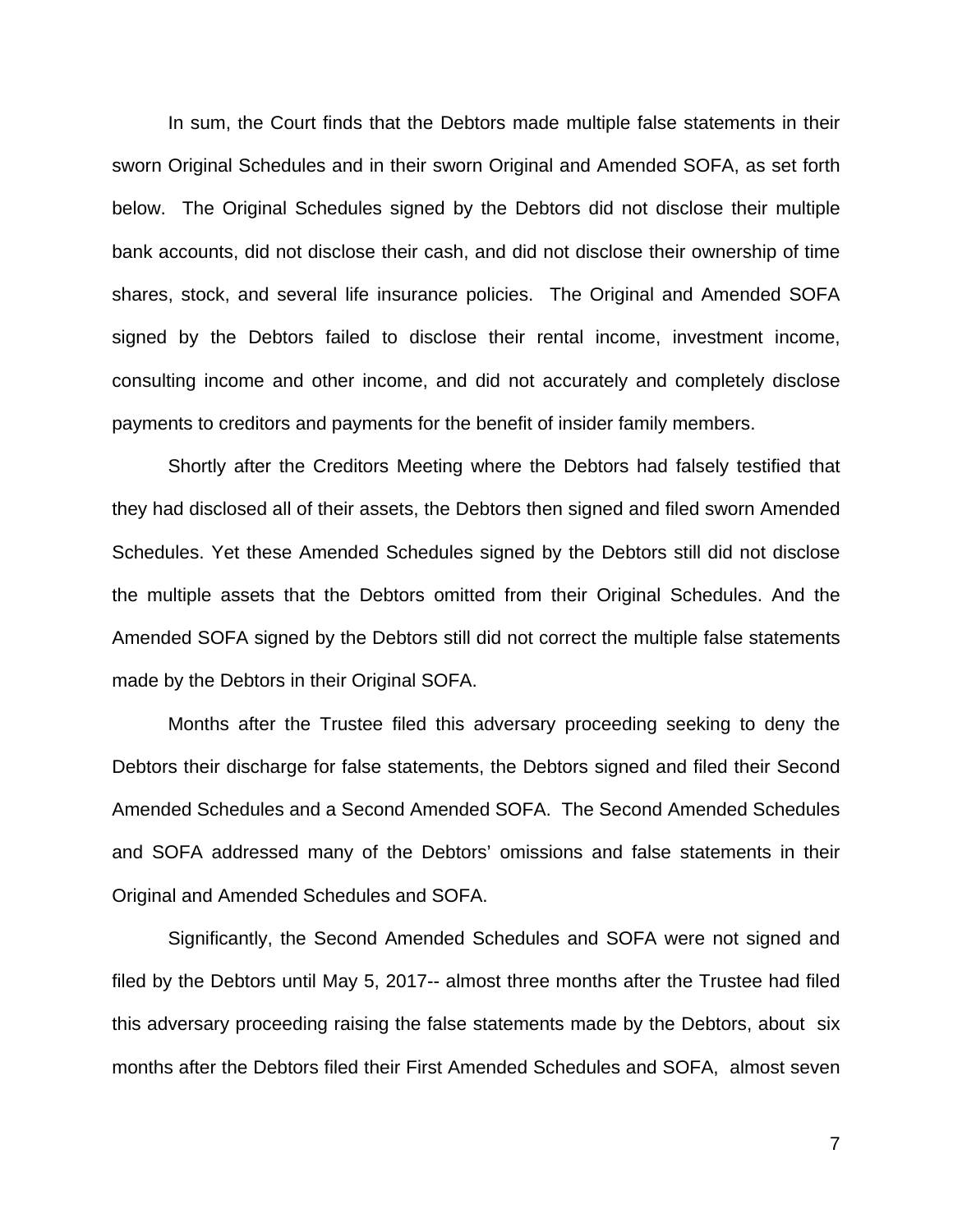months after the Debtors falsely testified at the Creditors Meeting, and almost eight months after the Debtors filed their Original Schedules and SOFA.

## **C. False Statements in Bankruptcy Schedules**

The Court finds that the Debtors made the following false statements in their

Original Schedules. (PX-1). These false statements were effectively reconfirmed by the

Debtors when they filed their Amended Schedules.

1. Bank Accounts. On Schedule A/B, Part 4, Question 17 of their Original Schedules, the Debtors stated, under penalty of perjury, that they did not own any checking, savings or other financial accounts as of their bankruptcy filing date ("Bank Accounts"). The evidence proved that the Debtors, in fact, owned Bank Accounts as of their bankruptcy filing date. The Debtors later admitted that they owned a Bank of America checking account xxxx5251 and a Bank of America savings account xxxx0077 on the date they filed bankruptcy. (PTO **¶** 84, 86). The Debtors admitted that they failed to disclose these Bank of America accounts in their Original Schedules, and they did not disclose such bank accounts in their Amended Schedules either. (PTO ¶¶ 85, 87). Ms. Robert also admitted that she also owned a Dakotaland FCU checking account xxxx9710 at the time of their bankruptcy filing. (PTO ¶88). Ms. Robert admitted that she failed to disclose the Dakotaland FCU checking account xxxx9710 in the Original Schedules, and the Debtors did not disclose such account in the Amended Schedules either. (PTO ¶89). There were actually two accounts within the Dakotaland FCU account xxxx9710, a checking account (xxxx9710-9) and a savings account (xxxx9710-1) according to Ms. Robert's testimony. At trial, both Debtors admitted that they owned these Bank of America and Dakotaland FCU accounts when they filed bankruptcy, and that the Debtors knew they owned such accounts at the time they filed bankruptcy. The Debtors also owned a USAA savings account on the date they filed bankruptcy. At trial, Ms. Robert testified that they had opened this USAA account but never used it on a regular basis. However, the Debtors failed to disclose their ownership in this USAA account on their Original Schedules and did not disclose it in their Amended Schedules either. The Debtors also never provided to the Trustee any bank statements in connection with this USAA account. The Debtors did not disclose their ownership of these two Bank of America accounts, the Dakotaland FCU account, and the USAA account in their bankruptcy filings until many months later, when they filed their Second Amended Schedules on May 5, 2017.

2. Cash. On Schedule A/B, Part 4, Question 16 of their Original Schedules, the Debtors stated, under penalty of perjury, that they did not own any cash on hand as of their bankruptcy filing date ("Cash"). The evidence proved that the Debtors, in fact, owned Cash on hand as of their bankruptcy filing date. The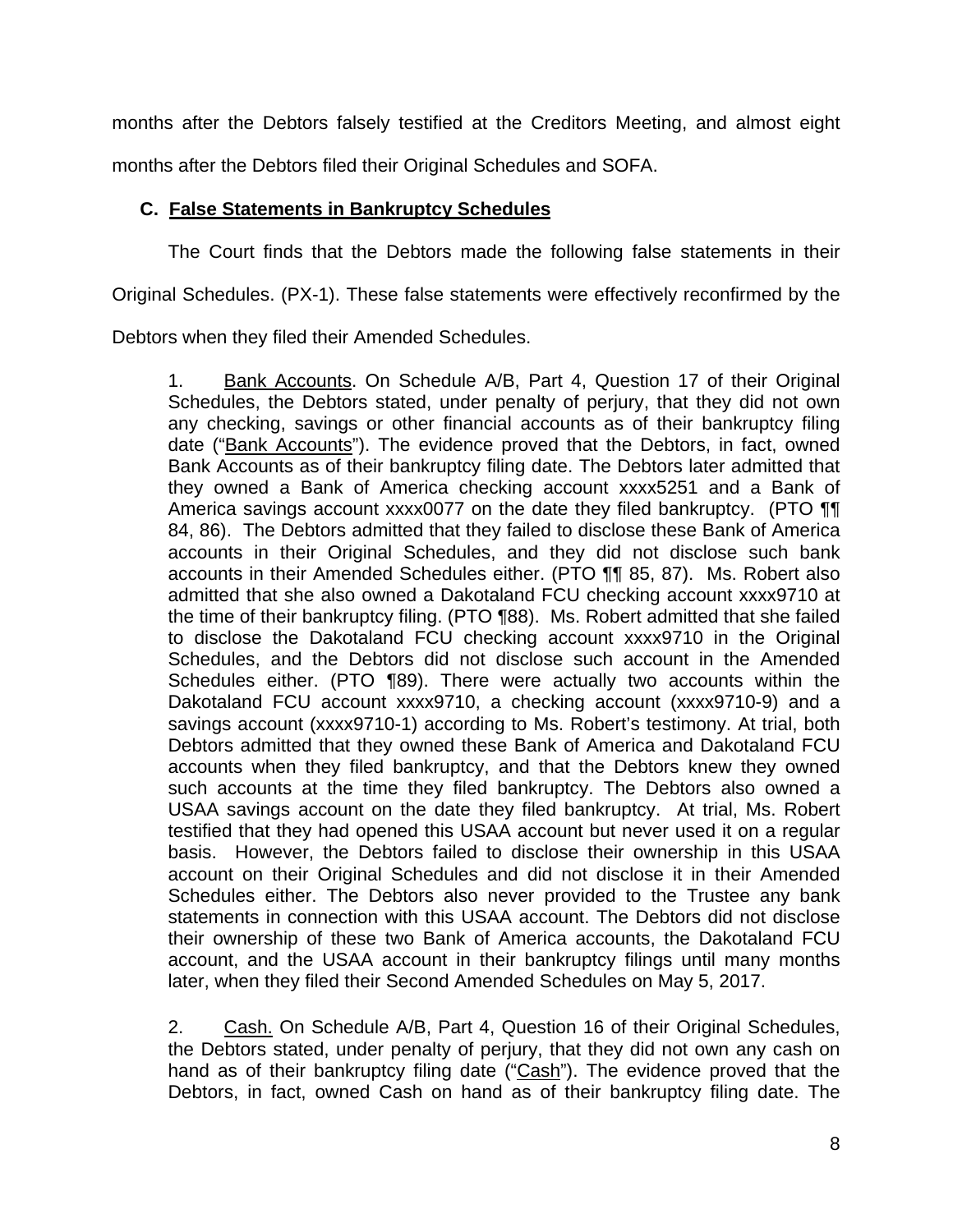Debtors later admitted that they failed to disclose the Cash. (PTO ¶¶ 29, 30). The Debtors also did not disclose any Cash in their Amended Schedules either. The Debtors did not disclose the Cash they owned until they filed their Second Amended Schedules many months later and well after the Trustee filed his Complaint against the Debtors.

3. Time Shares. On Schedule A/B, Part 1 of their Original Schedules, the Debtors did not disclose three time shares they owned as of their bankruptcy filing ("Time Shares"). (PTO ¶ 19). At the Creditors Meeting, the Debtors testified that they owned three Time Shares. (PTO ¶ 18). Yet when the Debtors filed their Amended Schedules shortly after the Creditors Meeting, they again failed to disclose their ownership of the Time Shares in their bankruptcy filings. The Debtors did not disclose the details of these three Time Shares until they filed their Second Amended Schedules many months later and after the Trustee filed his Complaint. At trial, the Debtors testified the Time Shares had no value.

4. Stock. On Schedule A/B, Part 4, Question 18 of their Original Schedules, the Debtors stated, under penalty of perjury, that they did not own any publicly traded stock as of their bankruptcy filing ("Stock"). The evidence showed that the Debtors, in fact, did own Stock as of their bankruptcy filing. The Debtors later admitted that they owned stock in Comcast. (PTO ¶ 90). The Debtors also owned stock in AT&T. At trial, Dr. Robert testified that he did not know he owned the AT&T stock until someone from his counsel's office asked him about it, and that it was one share of stock that became worthless over time. The Debtors did not disclose their ownership of the Comcast stock and AT&T stock in their Original Schedules and did not disclose the stock in their Amended Schedules either. The Debtors did not disclose their ownership of the Comcast and AT&T stock they owned until they filed their Second Amended Schedules many months later and after the Trustee filed his Complaint against the Debtors.

5. Insurance Policies. On Schedule A/B, Part 4, Question 31 of their Original Schedules, the Debtors stated, under penalty of perjury, that they owned two "term" life insurance policies as of their bankruptcy filing ("Insurance Policies"). The evidence showed that the Debtors, in fact, owned more than these two term life insurance policies on the date they filed bankruptcy. When Debtors filed their Amended Schedules, no disclosure of additional insurance policies was made by the Debtors. In their Second Amended Schedules, the Debtors finally disclosed ownership of one term life policy and added five "whole" life insurance policies with cash surrender values. At trial, Dr. Robert testified that he did not know they owned the additional whole life policies; yet Ms. Robert testified that she knew they owned the whole life policies at the time of their bankruptcy filing. Again, the Debtors did not disclose their ownership of these additional five whole life insurance policies with cash surrender value until they filed their Second Amended Schedules many months later and after the Trustee filed his Complaint against the Debtors.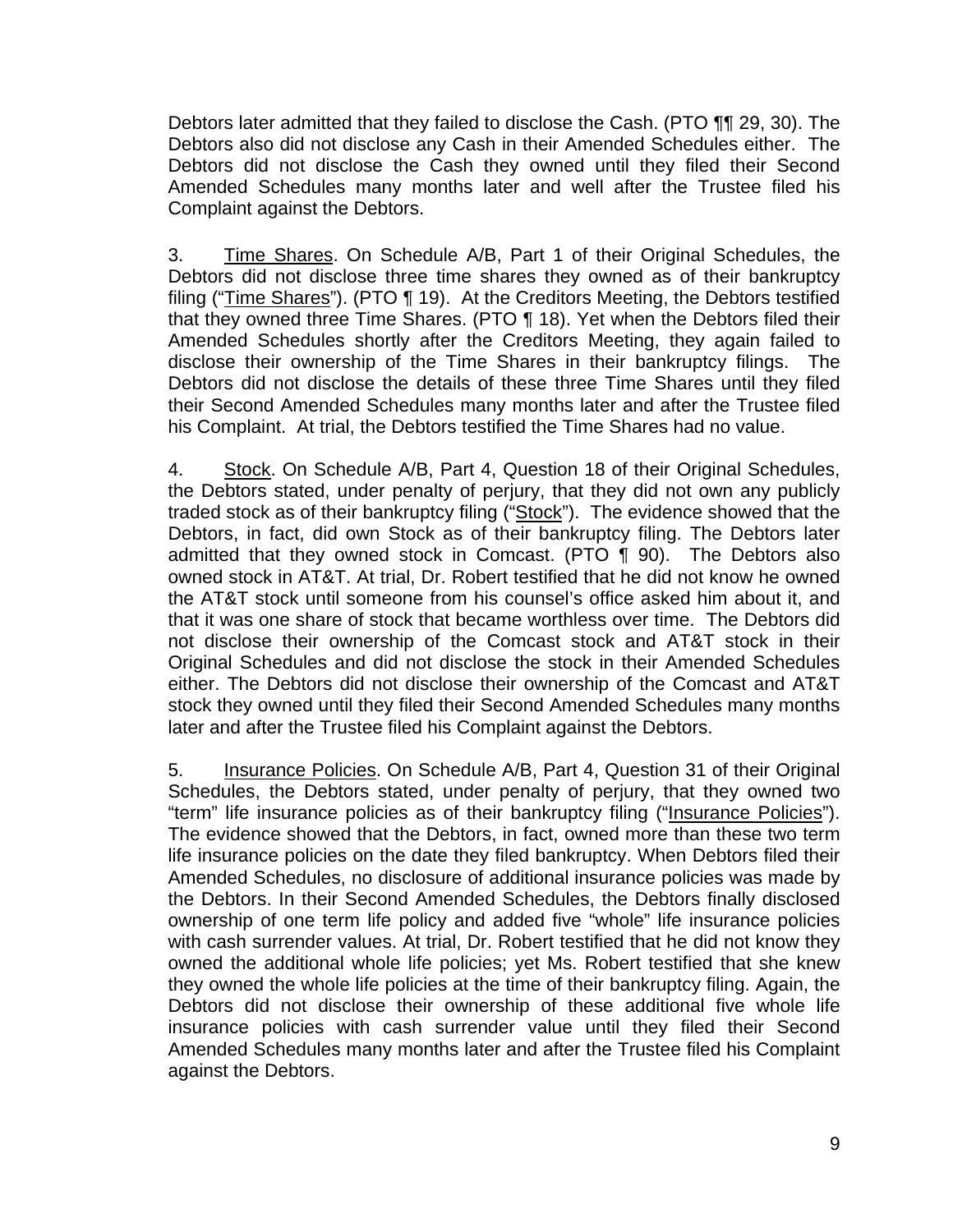6. Co-Debtor. On Schedule H of the Original Schedules, the Debtors stated, under penalty of perjury, that they had no co-debtors ("Co-Debtor"). The evidence showed that the Debtors had a Co-Debtor, John Patrick Robert (their son), on a car loan for a 2013 Ford Focus. The Debtors did not disclose their son as a Co-Debtor in their Amended Schedules either. The Debtors later admitted that John Patrick Robert was a Co-Debtor and that they failed to disclose John Patrick Robert as a Co-Debtor on Schedule H. (PTO ¶¶ 26, 27). The Debtors did not disclose their son as a Co-Debtor until they filed their Second Amended Schedules many months later and after the Trustee filed his Complaint against the Debtors.

# **D. False Statements in Statement of Financial Affairs ('SOFA")**

The Court finds that the Debtors made the following false statements in their

sworn Original SOFA and their Amended SOFA. (PX-1 and PX-2).

1. Rental Income. In their Original SOFA and Amended SOFA, Part 2, Question 5, the Debtors did not disclose rental income from two houses they received for calendar years 2014 and 2015 ("Rental Income"). (PTO ¶¶ 34, 35, 37, 38, 40, 41). The Debtors stipulated that their federal income tax returns (Schedule E) filed for the years 2014 and 2015 show the following Rental Income:

|                                      | 2014     | 2015     |
|--------------------------------------|----------|----------|
| 1350 Rowe Road, Niskayuna, New York  | \$19,963 | \$18,000 |
| 8 Upland Terrace, Allegany, New York | \$11,700 | \$ 6,735 |

*See* PTO (¶¶ 36, 39), (PX-5 and PX-6). The Debtors did not disclose this Rental Income until they filed their Second Amended Schedules many months later and well after the Trustee filed his Complaint against the Debtors.

2. Investment Income. In their Original SOFA and Amended SOFA, Part 2, Question 5, the Debtors did not disclose Edward Jones investment income of \$14,237 for the year 2016 ("Investment Income"). Ms. Robert testified that she believed the income was received in 2015; however, the Debtors did not disclose this income for the 2015 year in their Original or Amended SOFA either. The Debtors did not disclose this Investment Income until they filed their Second Amended SOFA, months after the Trustee filed his Complaint against the Debtors.

3. Consulting Income. In their SOFA and Amended SOFA, Part 11, Question 27, the Debtors did not disclose any business, sole proprietorship or selfemployment for either of the Debtors. (PTO ¶¶ 42, 43). The Debtors stipulated, however, that their federal income tax returns (Schedule C) for the years 2014 and 2015 show the following income attributable to Ms. Robert's work for the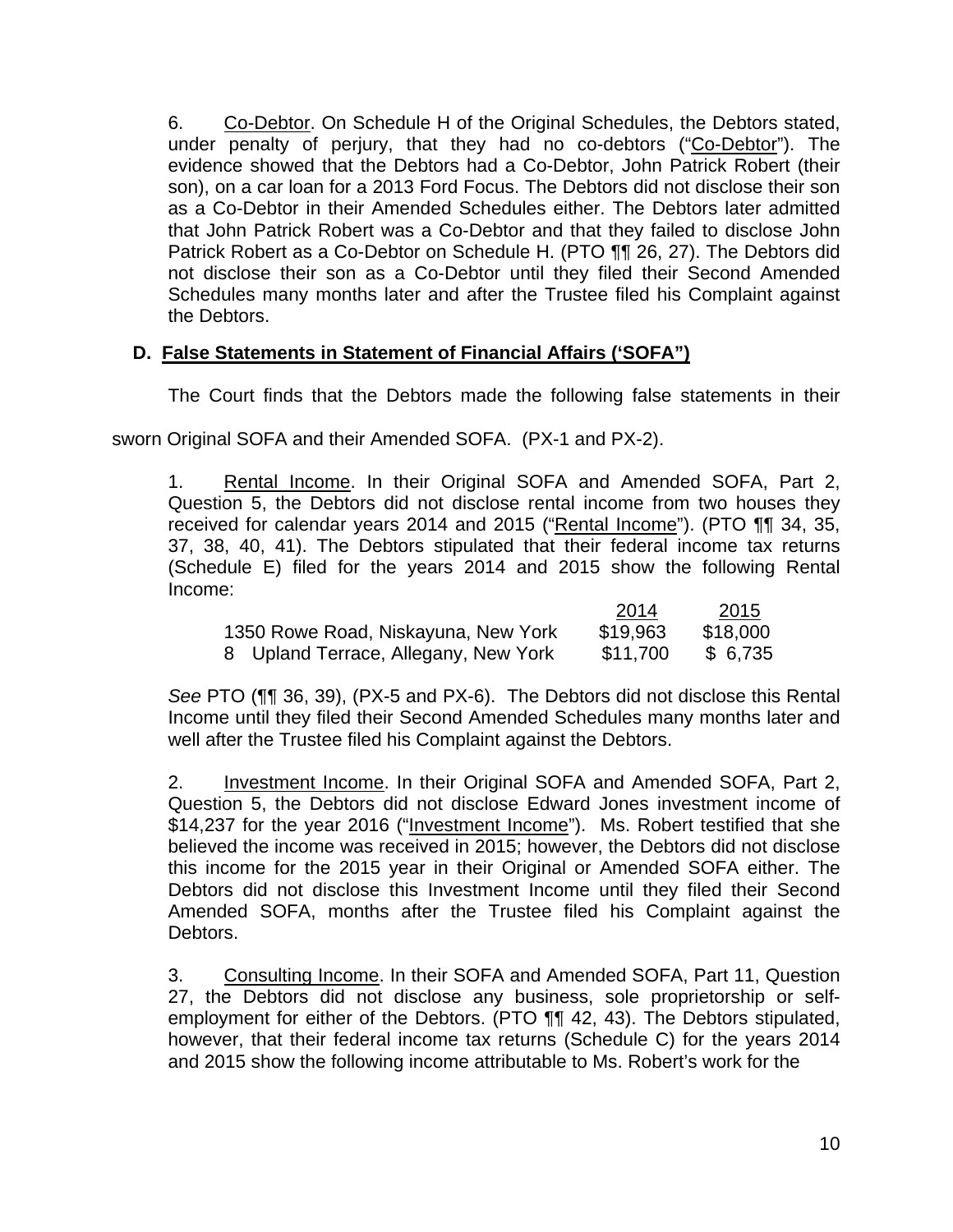Undersea & Hyperbaric Medical Association:

| 2014     | 2015     |
|----------|----------|
| \$12,861 | \$12,123 |

These 2014 and 2015 federal tax returns (Schedule C) show Ms. Robert's business income from a sole proprietorship. (PTO ¶¶ 44, 45), (PX-5 and PX-6). At trial, Ms. Robert testified that this was income she received from Undersea & Hyperbaric Medical Association as a consultant ("Consulting Income"). In their Original SOFA and Amended SOFA, Part 2, Question 5, the Debtors did not disclose the Consulting Income that Ms. Robert received from the Undersea & Hyperbaric Medical Association in 2014 and 2015. At trial, Ms. Roberts testified that the Consulting Income was included in Dr. Robert's gross wages that he disclosed in their Second Amended SOFA for 2014 and 2015. Although the Court recognizes that the amount of Dr. Robert's 2014 and 2015 gross income was increased in the Second Amended SOFA filed by the Debtors, the increase in Dr. Robert's income does not match the amount of the Consulting Income received by Ms. Robert. Further, Part 2, Question 4 of the Second Amended SOFA specifically requires that the income of Ms. Robert (Debtor 2) be separately disclosed from income of Dr. Robert (Debtor 1). At bottom, the Court finds that the Consulting Income received by Ms. Robert from Undersea & Hyperbaric Medical Association was not disclosed by the Debtors in their Original, Amended, or Second Amended SOFA.

4. Disability/Retirement Income. In their Original SOFA, Part 2, Question 5, the Debtors failed to disclose the VA disability payments and U.S. Army retirement pension payments that Dr. Robert had received from January 1, 2016 through the date of the bankruptcy filing ("Disability/Retirement Income"). This income was not disclosed by the Debtors on the Amended SOFA either. The Debtors did not disclose this Disability/Retirement Income until they filed their Second Amended SOFA on May 5, 2017 and months after the Trustee filed his Complaint against the Debtors.

5. 90-Day Payments. In their Original and Amended SOFA, Part 3, Question 6, the Debtors failed to completely and accurately disclose all payments totaling over \$600 to a creditor that were made within 90 days before the date of their bankruptcy ("90-Day Payments"). In their Original SOFA, the Debtors listed a "total" amount paid of \$909 monthly to Dakotaland FCU for a car and a "total" amount paid of \$1,050 monthly to Dakotaland FCU for a car as 90-Day Payments; but did not disclose the dates of such payments. The same inaccurate disclosures were made again by the Debtors in their Amended SOFA. It was not until the Debtors filed their Second Amended SOFA months later and after the Trustee filed his Complaint, that the Debtors changed and increased the amount of the 90-Day Payments as follows: payments totaling \$1,818 to Dakotaland FCU for a car on 07/05/16, 08/03/16, 08/15/16, 08/16/16 and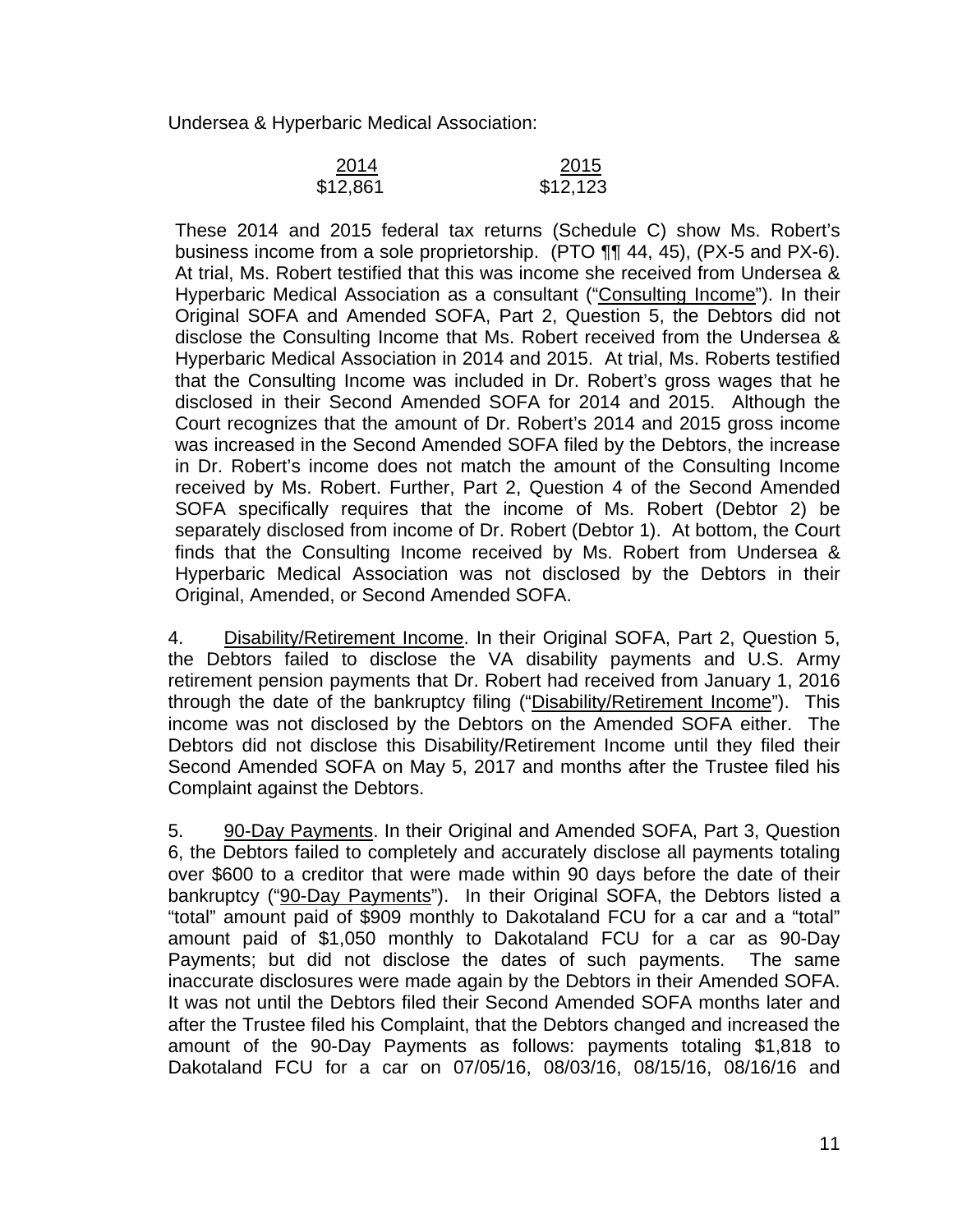09/12/16; and payments totaling \$1,750 to Dakotaland FCU for another car on 07/05/16, 07/10/16, 08/16/16 and 09/12/16.

6. Insider Payments. In their Original SOFA and Amended SOFA, Part 3, Question 8, the Debtors failed to disclose payments they made within 1 year before filing of bankruptcy that benefitted the Debtors' son and daughter, who are insiders ("Insider Payments").<sup>4</sup> The Debtors eventually admitted that they failed to disclose the payments the Debtors made to Dakotaland FCU on a car loan for which their son (an insider) was a co-debtor in their Original and Amended SOFA. (PTO ¶¶ 58, 60, 61). It was not until after the Trustee filed his Complaint that the Debtors finally listed the payments they had made for the benefit of their son within the 1-year period in their Second Amended SOFA filed on May 5, 2017. In addition, the Debtors also failed to disclose on their Original and Amended SOFA the payments they made that benefitted their daughter (an insider) within 1-year prior to filing bankruptcy. It was not until Debtors filed their Second Amended SOFA many months later that the Debtors disclosed payments from October 2015 to September 2016 to Bank of America Home Loans, but the Debtors described the payments as "monthly rent for home being lease (sic) from daughter." According to the Debtors, they were making a mortgage payment directly to Bank of America Home Loans as the Debtors' rental payment for the Texas house. However, at trial the Debtors testified that they did not move to Texas until late February 2016 and really did not actually begin paying rent to their daughter until January 2016. Ms. Robert testified that she was actually helping her daughter by making her mortgage payments prior to moving to Texas, as her daughter could not afford to continue to make the mortgage payments on the Texas house that the Debtors were getting ready to rent from their daughter. Dr. Robert testified that he did not know Ms. Robert was making any payments on behalf of their daughter prior to their moving to Texas in 2016.

7. Closed Financial Accounts. In their Original and Amended SOFA, Part 8, Question 20, the Debtors failed to disclose that they had closed financial accounts within 1 year before filing bankruptcy ("Closed Financial Accounts"). (PTO ¶¶ 46, 47). After the Trustee filed his Complaint and months later in their Second Amended SOFA filed on May 5, 2017, the Debtors finally disclosed that they had closed four financial accounts within 1 year before filing bankruptcy.

# **E. Recordkeeping and Omissions by Debtors**

At trial, Dr. Robert testified that he is not a good recordkeeper. Dr. Robert claimed the bankruptcy forms were foreign to him, complicated, and admitted that there were questions that were misunderstood or overlooked. The Debtors contend that the assets that they did not disclose were of *de minimis* value. The Debtors also believe  $\overline{a}$ 

<sup>&</sup>lt;sup>4</sup> The Bankruptcy Code defines "insider" as a relative of a debtor. 11 U.S.C. § 101(31)(A)(i).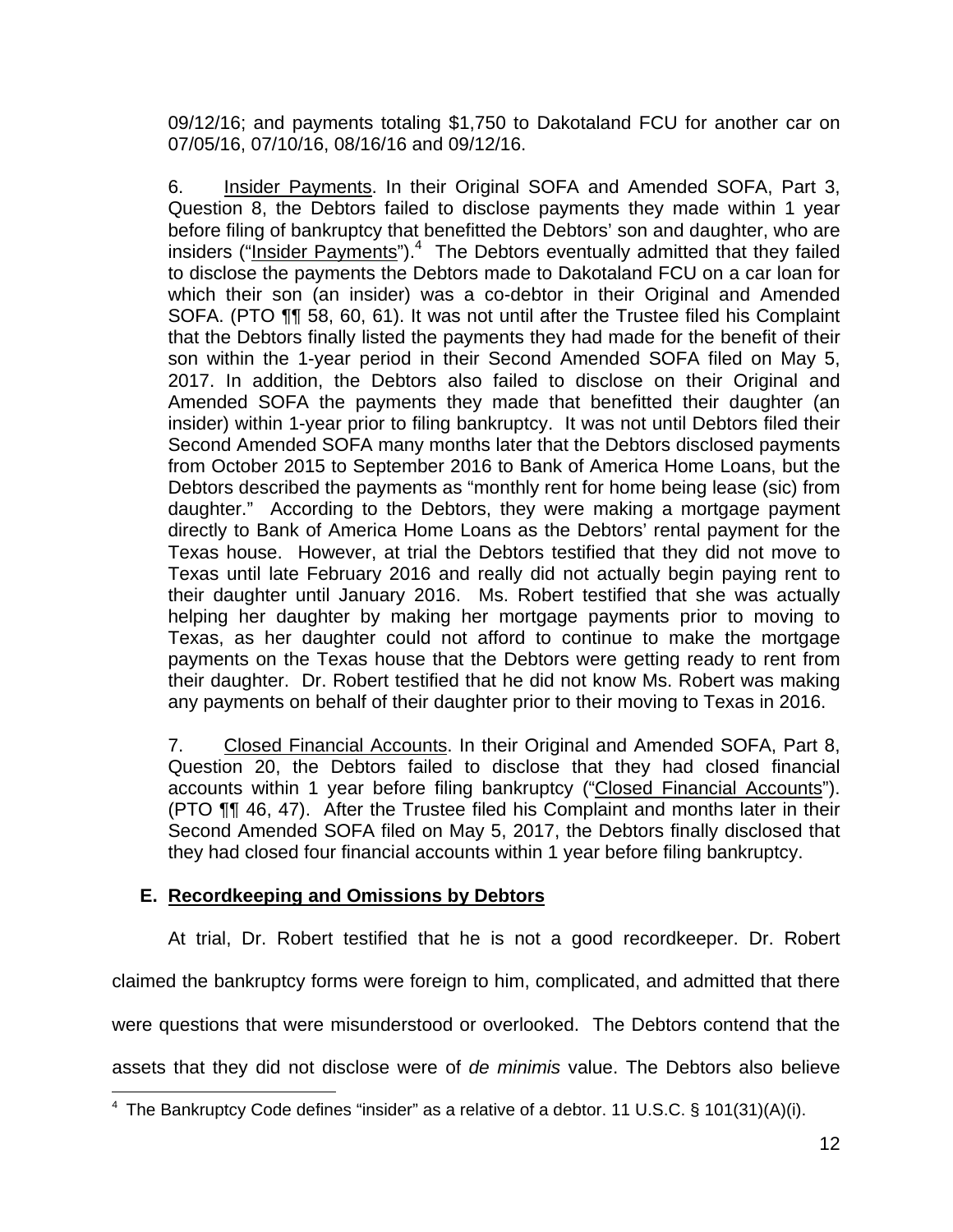that they have now corrected most of their errors and omissions by filing their Second Amended Schedules and SOFA.

## **III. CONCLUSIONS OF LAW**

The following constitutes Conclusions of Law by the Court, together with its legal analysis.

 The Trustee objects to the Debtors' bankruptcy discharge under § 727 of the Bankruptcy Code.<sup>5</sup> Specifically, the Trustee seeks to deny the Debtors a bankruptcy discharge on three alternative legal grounds: (1) § 727(a)(4) (for making false oaths in connection with this bankruptcy case); (2) § 727(a)(3) (for concealing and/or failing to preserve financial records necessary to determine the Debtors' financial condition and transactions); and (3) § 727(a)(5) (failing to satisfactorily explain the loss and deficiency of their assets). *See* Complaint (dkt#1).

# **A. Standard and Burden of Proof**

The Bankruptcy Code embodies an "exchange" policy, particularly in a Chapter 7 bankruptcy case. If a debtor is truthful and a debtor timely and completely discloses all required financial information, then the debtor in "exchange" gets a discharge of his debts—regardless of whether or not creditors get paid. As other courts have more aptly described it:

 a discharge in bankruptcy is a privilege—not a right—which must be earned. Upon filing for bankruptcy, it is the debtor's obligation to be forthright in providing financial information. No one is obligated to recreate the debtor's financial affairs; that task is his alone. The Bankruptcy Code makes complete financial disclosure a "condition precedent" to discharge.... In short, the global purpose of § 727 is to

 5 The Trustee has standing under § 727(c)(1) of the Bankruptcy Code to object to a debtor's discharge.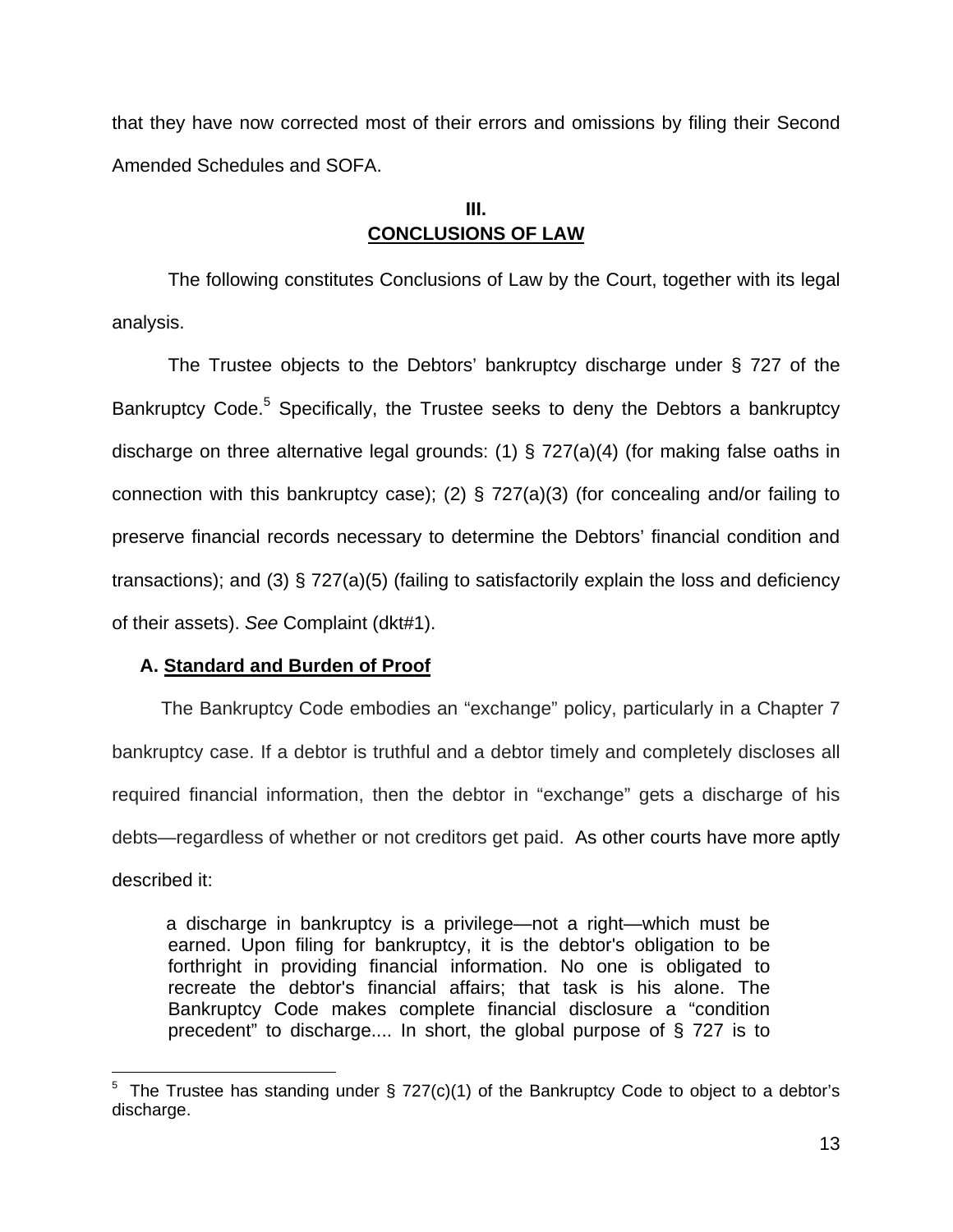relieve creditors from the burden of "discovering" assets and to place it where it rightfully belongs, upon the debtor.

*First United Bank & Trust Co. v. Buescher (In re Buescher)*, 491 B.R. 419, 431 (Bankr. E.D. Tex. 2013); *Sonders v. Mezvinsky (In re Mezvinsky)*, 265 B.R. 681, 690 (Bankr. E.D. Penn. 2001) (citations and internal quotations omitted); *see also Robbins v. Wolf (In re Wolf)*, 2016 WL 4940198 at \* 45 (Bankr. W. D. Tex. Sept. 15, 2016), *aff'd,* No. 17-50175 (5th Cir. Sept. 1, 2017)(unpublished).

 To deny a discharge to a debtor is a harsh remedy. *See Buescher,* 491 B.R. at 431; *Pher Partners v. Womble (In re Womble)*, 289 B.R. 836, 845 (Bankr. N.D. Tex. 2003). As a result, according to the Fifth Circuit, the denial of discharge provisions under § 727(a) are strictly construed against parties attempting to deny a debtor his discharge. *See Laughlin v. Nouveau Body & Tan, LLC (In re Laughlin)*, 602 F.3d 417, 421 (5th Cir. 2010) (supporting citations omitted); *Judgment Factors, LLC v. Packer (In re Packer)*, 520 B.R. 520, 533 (Bankr. E.D. Tex. 2014).

The party objecting to a debtor's discharge (here the Trustee) bears the burden of proof, by a preponderance of the evidence standard. *See* Bankruptcy Rule 4005; *Beaubouef v. Beaubouef (In re Beaubouef)*, 966 F.2d 174, 178 (5th Cir.1992).

## **B. False Oath—Elements of § 727(a)(4)**

Here, the Trustee seeks to deny the Debtors their bankruptcy discharge under § 727(a)(4) of the Bankruptcy Code. In pertinent part, § 727(a)(4) provides:

(a) The court shall grant the debtor a discharge, unless—

(4) the debtor knowingly and fraudulently, in or in connection with the case—

(A) made a false oath or account …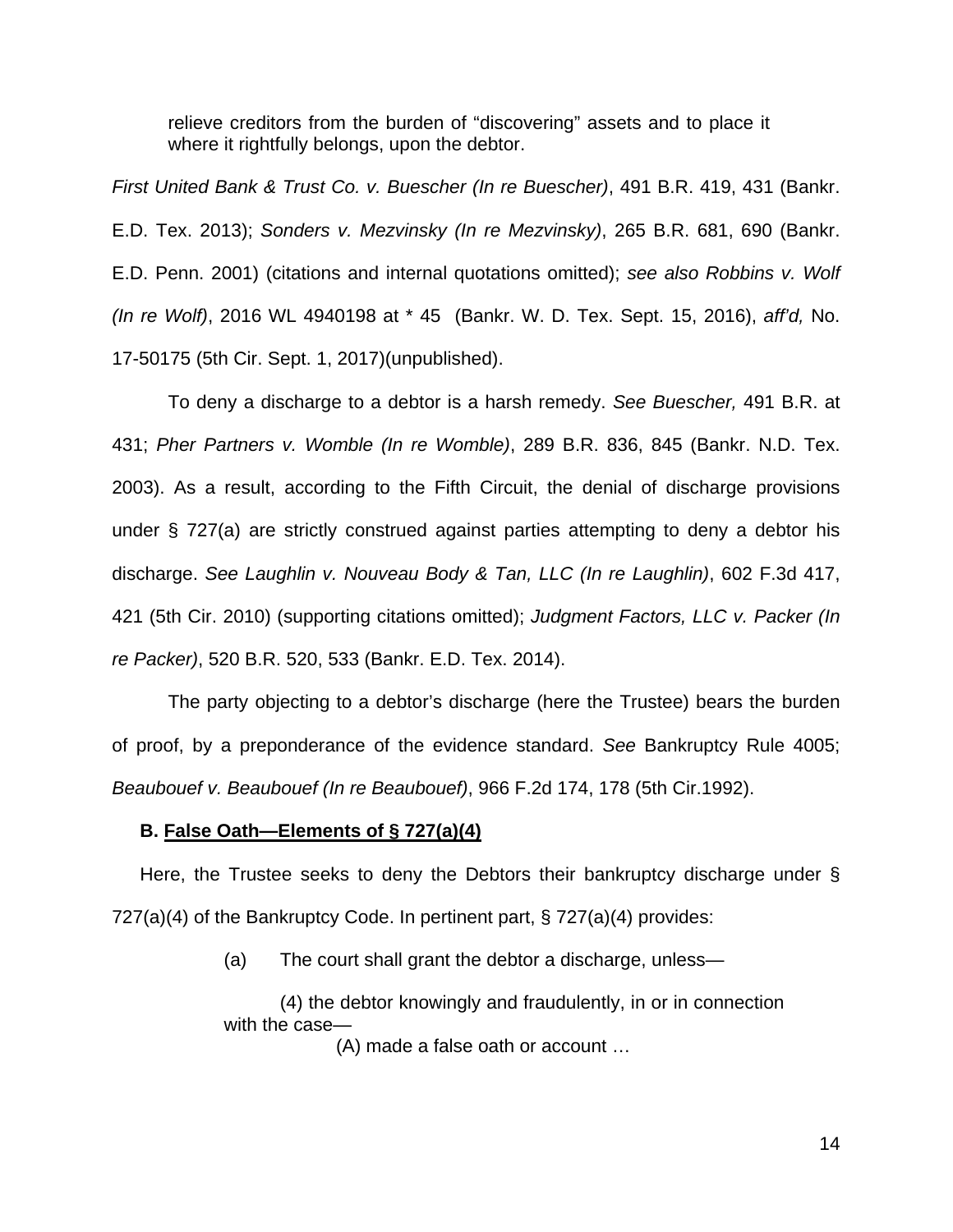Under § 727(a)(4), a "false oath" sufficient to deny discharge includes a false statement by a debtor in bankruptcy schedules. Likewise, the omission of an asset by a debtor in bankruptcy schedules constitutes a "false oath." *See, e.g. Buckeye Ret. Co., LLC, Ltd. v. Bullough (In re Bullough)*, 358 B.R. 261, 281 (Bankr. N.D. Tex. 2007). A false statement by a debtor during an examination in the bankruptcy case can also be a "false oath." *See Sholdra v. Chilmark Fin. LLP (In re Sholdra),* 249 F.3d 380, 383 (5th Cir. 2001); *Beaubouef,* 966 F.2d at 178.

As the Fifth Circuit has repeatedly recognized, full disclosure by a debtor in bankruptcy schedules in a Chapter 7 case is "essential." *See, e.g.*, *Beaubouef*, 966 F.2d at 179 (noting that full disclosure is essential because it allows the Trustee to determine if the information is true without an investigation). The bankruptcy schedules prepared by a debtor ensure that "adequate information is available to the trustee and creditors without the need for investigation to determine whether the information provided is true." *Cadle Co. v. Pratt (In re Pratt)*, 411 F.3d 561, 566 (5th Cir. 2005); *Sholdra*, 249 F.3d. at 382; *Beaubouef*, 966 F.2d at 178 (supporting citations omitted).

To deny a debtor a discharge under  $\S$  727(a)(4)(A), it must be proven that: (1) the debtor made a statement under oath; (2) the statement was false; (3) the debtor knew the statement was false; (4) the debtor made the statement with fraudulent intent; and (5) the statement related materially to the bankruptcy case.<sup>6</sup> See Pratt, 411 F.3d at 566; *Beaubouef*, 966 F.2d at 178.

 $\overline{a}$ 

 $^6$  The burden of proof rests with the plaintiff (in this case, the Trustee) to prove by a preponderance of evidence that the debtor made a false oath. But once the plaintiff has established a *prima facie* case of a false oath, the burden shifts to the defendant debtor to prove that he did not make a false oath. *See Cadle Co. v. Duncan (In re Duncan),* 562 F.3d 688, 696 (5th Cir. 2009) (supporting citations omitted).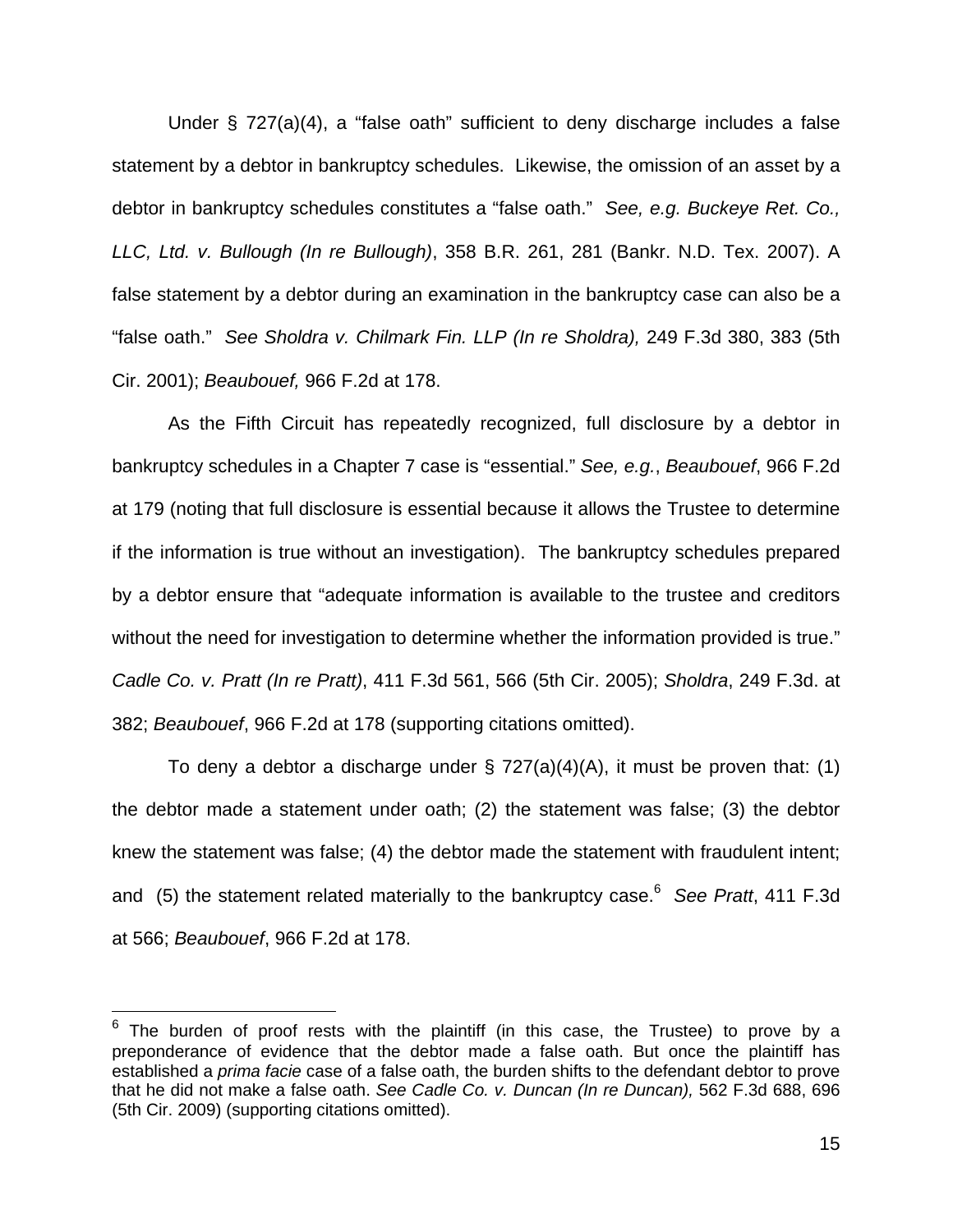With respect to the fraudulent intent requirement, a debtor need not have acted deliberately to deceive creditors. "It makes no difference that [the debtor] does not intend to injure his creditors when he makes a false statement. Creditors are entitled to judge for themselves what will benefit, and what will prejudice, them." *Beaubouef*, 966 F.2d at 178 (quoting *Chalik v. Moorefield (In re Chalik)*, 748 F.2d 616, 617 (11th Cir. 1984)).

The Fifth Circuit has often recognized that the cumulative effect of multiple false statements by a debtor demonstrates "reckless disregard for the truth"—which can establish the fraudulent intent requirement for the purposes of § 727(a)(4)(A). *See e.g., Cadle Co. v. Duncan (In re Duncan)*, 562 F.3d 688, 695 (5th Cir. 2009) (supporting citations omitted); *Sholdra*, 249 F.3d. at 382; *Beaubouef*, 966 F.2d at 178; *see also Chu v. Tex. (In re Chu)*, 679 Fed. Appx. 316, 319 (5th Cir. 2017)(unpublished); *Cadle Co. v. Mitchell (In re Mitchell)*, 102 Fed. Appx. 860, 862 (5th Cir. 2004)(unpublished).

An "honest" mistake by the debtor in his bankruptcy schedules is not, by itself, sufficient to deny the debtor's discharge. *See Beaubouef*, 966 F.2d at 178. But a series of mistakes or omissions by a debtor can show a pattern of reckless disregard for the truth. *See Duncan,* 562 F.3d at 695; *Sholdra*, 249 F.3d. at 382; *Beaubouef*, 966 F.2d at 178; *see also FDIC v. Sullivan (In re Sullivan)*, 204 B.R. 919, 942–43 (Bankr. N.D. Tex.1997) (supporting citations omitted); *In re Sticht*, 2005 WL 6441384 at \*4 (Bankr. N.D. Tex. Oct. 20, 2005)(based on the number of errors and omissions, debtors signed their schedules and statement of financial affairs with a reckless disregard for the truth).

A false statement or omission is "material" for the purposes of  $\S 727(a)(4)(A)$  if it bears a relationship to the debtor's "business transactions or estate, or concerns the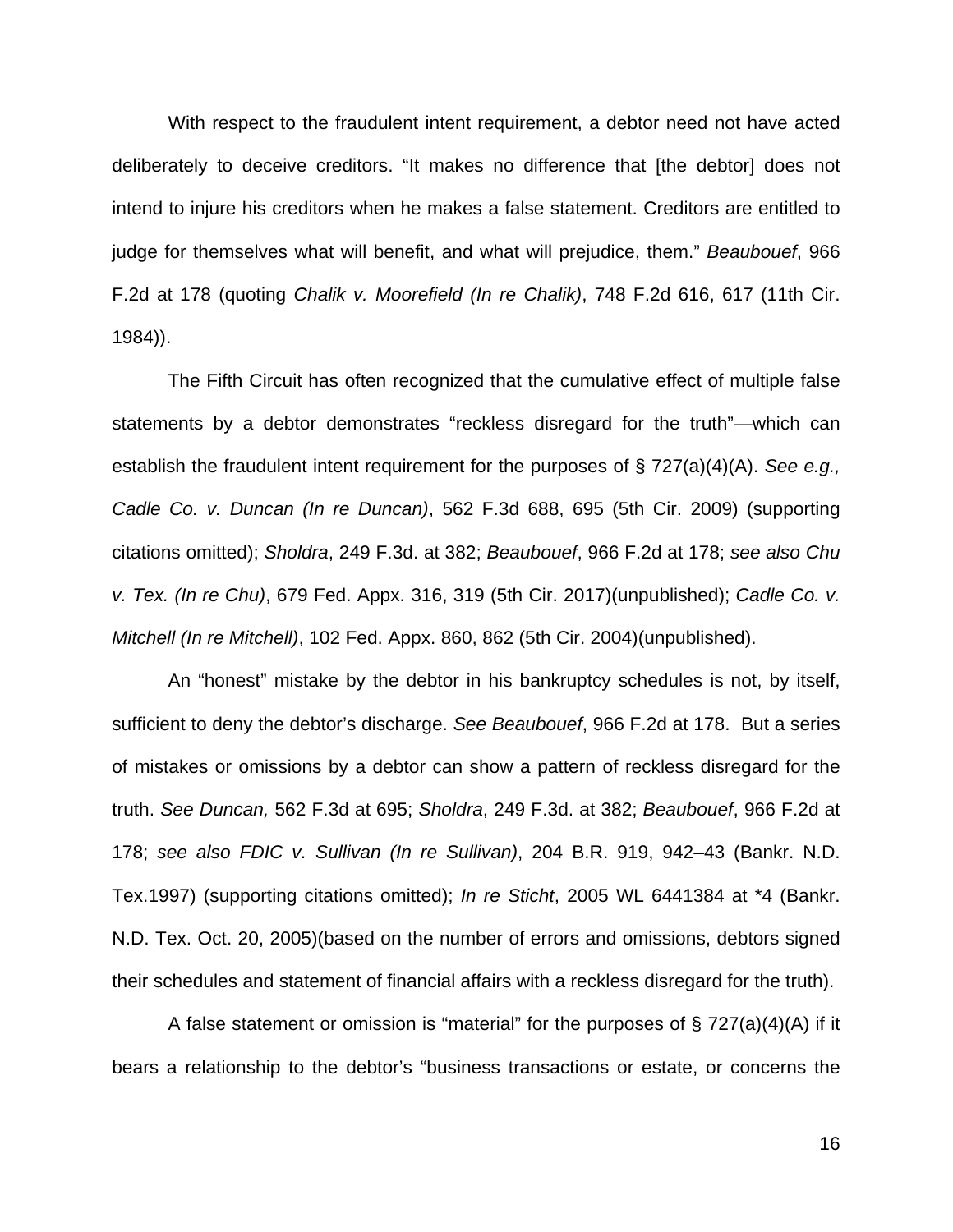discovery of assets, business dealings, or the existence or disposition of the debtor's property." *Beaubouef*, 966 F.2d at 178 (quoting *Chalik*, 748 F.2d at 618); *Duncan*, 562 F.3d at 695. Materiality is not based only on the value of an omitted item or whether the omitted item caused any detriment to creditors. *See Duncan,* 562 F.3d at 695; *Beaubouef*, 966 F.2d at 178. As recognized by the Fifth Circuit:

The recalcitrant debtor may not escape a section 727(a)(4)(A) denial of discharge by asserting that the admittedly omitted or falsely stated information concerned a worthless business relationship or holding; such a defense is specious. It makes no difference that he does not intend to injure his creditors when he makes a false statement. Creditors are entitled to judge for themselves what will benefit, and what will prejudice, them.

*Beaubouef*, 966 F.2d at 178 (quoting *Chalik*, 748 F.2d at 618).

Knowingly false oaths in initial bankruptcy schedules filed by a debtor that are later amended by a debtor can still warrant denial of discharge—particularly when the amended schedules are filed after the debtor's initial falsehoods are discovered by a creditor or bankruptcy trustee. *See Sholdra*, 249 F.3d at 382; *Beaubouef*, 966 F.2d at 178; *Bullough* 358 B.R. at 271; *Gebhardt v. Gartner (In re Gartner)*, 326 B.R. 357, 371 (Bankr. S.D. Tex. 2005). In *Beaubouef*, the Fifth Circuit affirmed denial of a debtor's discharge when it took the debtor six months to amend his bankruptcy schedules to correct the false statements in the original bankruptcy schedules. 966 F.2d at 178.

Finally, a debtor's lack of competence or inexperience with financial matters does not excuse a debtor for making a false statement that justifies denial of a discharge. *See Sholdra*, 249 F.3d at 382–83.

The Court will now apply these legal principles to the Debtors' bankruptcy case. In short, the multiple false oaths made by the Debtors require denial of their discharge.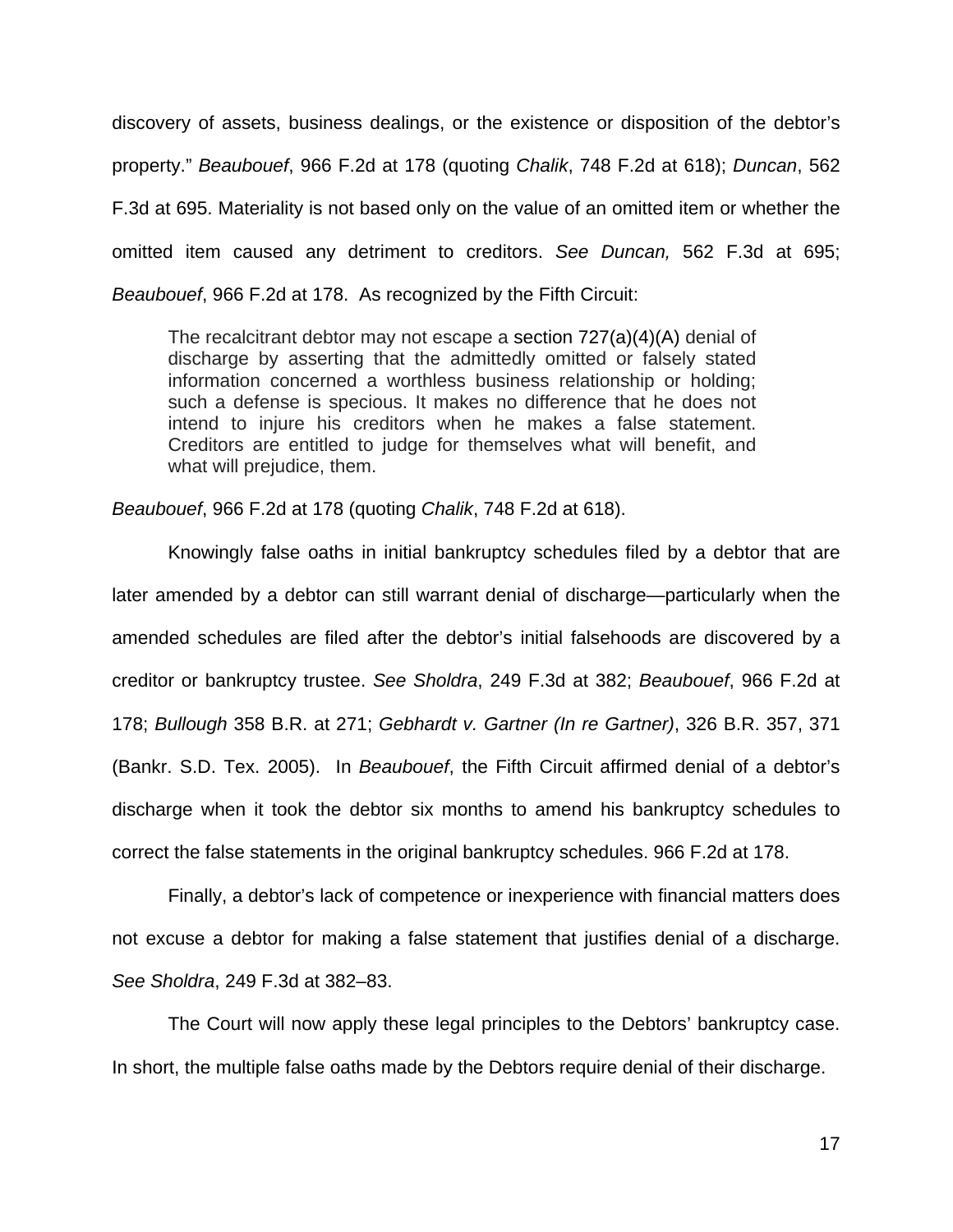#### **C. False Oaths by Debtors in Bankruptcy Schedules and SOFA**

The sworn Bankruptcy Schedules (herein "Schedules") filed by the Debtors required the Debtors to disclose all assets that they owned on September 15, 2016 the date of their bankruptcy filing. All assets are required to be disclosed, regardless of value.

Here, multiple assets were owned by the Debtors on the date of their bankruptcy filing that the Debtors failed to disclose in their sworn Original Schedules, which constitute false oaths. As detailed above in the Court's Findings of Fact, the Debtors falsely stated that they owned no Bank Accounts (when in truth they owned at least four bank accounts); falsely stated that they owned no Cash (when in truth they owned a limited amount of cash); falsely stated that they owned no Time Shares (when in truth they owned three time shares); falsely stated that they owned no Stock (when in truth they owned limited stock in Comcast and AT&T); falsely stated that they owned only two term Insurance Policies (when in truth they owned five whole life insurance policies with cash surrender values). The Debtors also falsely stated that they had no Co-Debtors (when in truth, their son was a co-debtor on a car loan).

The Debtors also provided false testimony at their Creditors Meeting held on October 13, 2017. Twice, the Debtors testified under oath at the Creditors Meeting that all of their assets were disclosed in their Original Schedules. These were false statements, as the Debtors failed to disclose their Bank Accounts, their Cash, their Stock, and their whole life Insurance Policies in their Original Schedules. The Debtors had the opportunity to disclose the omitted assets when they filed Amended Schedules shortly after the Creditors Meeting, but the Debtors still did not disclose the omitted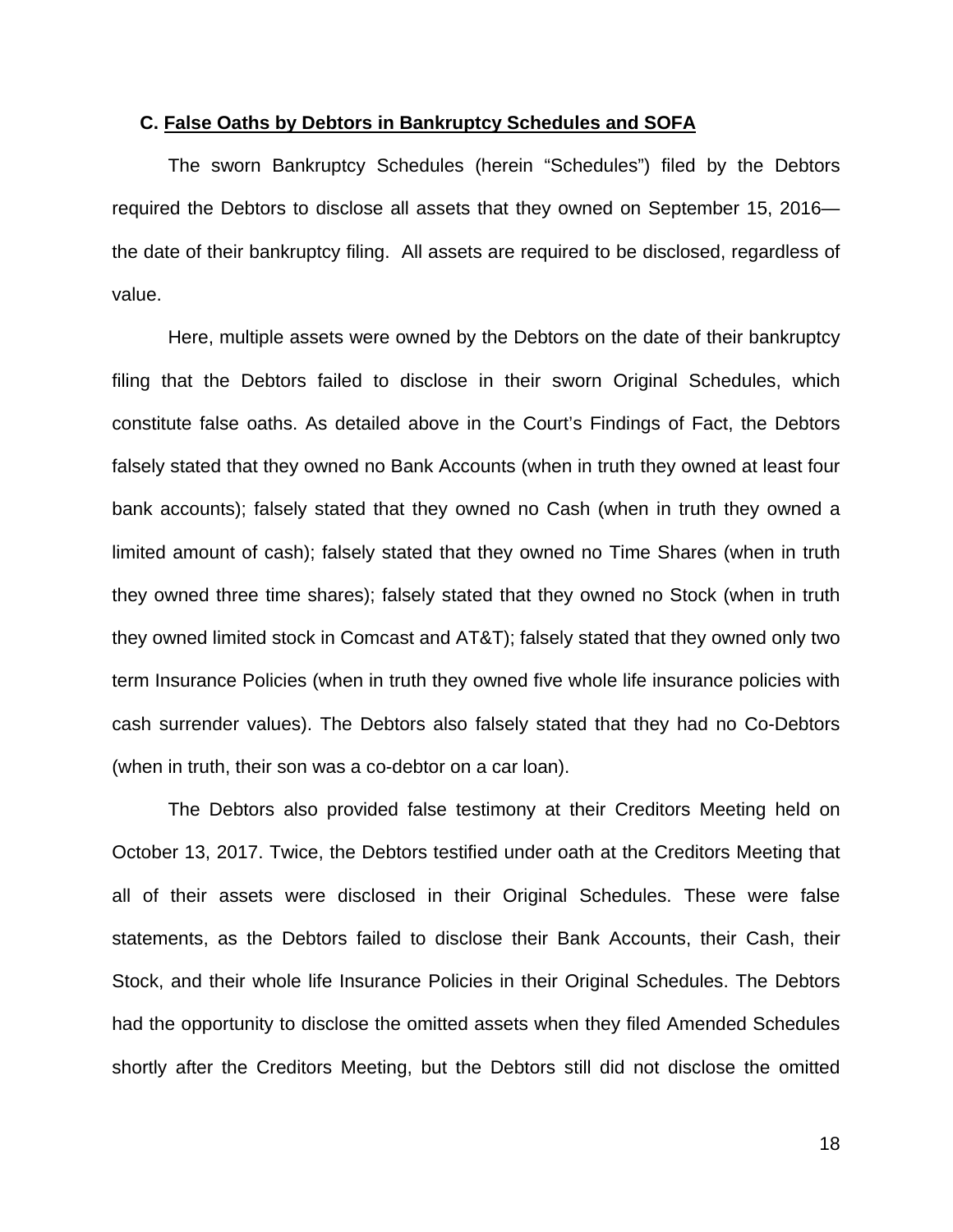assets in their Amended Schedules.

The Debtors also filed sworn Statement of Financial Affairs (herein "SOFA") in this bankruptcy case, which they signed under penalty of perjury. Numerous false oaths by the Debtors in their Original SOFA and Amended SOFA were proven at trial. As detailed above in the Court's Findings of Fact, the Debtors did not disclose their Rental Income on two houses; did not disclose their Investment Income from an Edward Jones account; did not disclose Ms. Robert's Consulting Income; did not fully disclose Dr. Robert's Disability/Retirement Income; did not completely disclose 90-Day Payments made to creditors; did not disclose Insider Payments made for the benefit of their son and daughter (insiders); and did not disclose four Closed Financial Accounts.

#### **D. Fraudulent Intent and Materiality**

The type of assets, income, and transactions that the Debtors failed to disclose, as well as the multiple number of their false statements, leads the Court to conclude that the Debtors made the false statements in their sworn bankruptcy filings with "reckless disregard for the truth" sufficient to establish fraudulent intent.

For example, the Debtors stated, under penalty of perjury, that they had no Bank Accounts as of their bankruptcy filing in their Original Schedules, and reconfirmed such statement by filing sworn Amended Schedules. But almost all debtors have at least one bank account (particularly educated Debtors like these that have been long-time medical professionals). Bank accounts are particularly important as "[f]ew, if any, assets are more material to a consumer debtor's financial affairs than a bank account for it is from that kind of asset that the creditors can discern not only an overall picture of the debtor's financial affairs, but also the details of the debtor's finances." *Pratt*, 411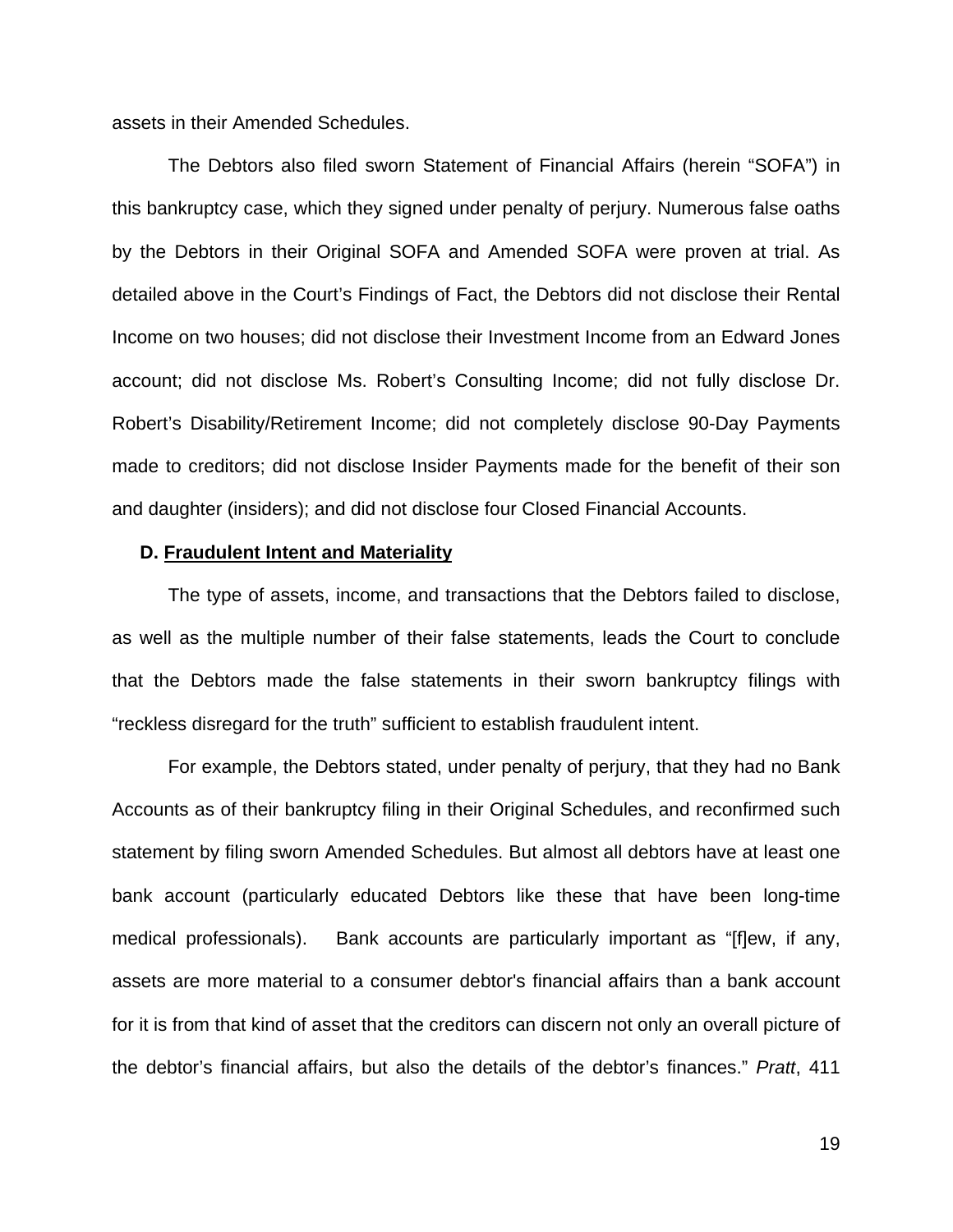F.3d at 567 (quoting *Johnson v. Baldridge (In re Baldrige)*, 256 B.R. 284, 290 (Bankr. E. D. Ark. 2000). Here, the Debtors had at least four bank accounts open as of their bankruptcy filing; it is impossible for the Court to believe that they honestly "forgot" about all of these bank accounts when they signed their sworn Original Schedules.

Likewise, the Debtors stated under penalty of perjury in their Original Schedules that they had no Cash on hand as of their bankruptcy filing date. Again, it is impossible for the Court to believe that these Debtors "forgot" that they had some cash in their wallet or purse on the date they filed bankruptcy; particularly Debtors like these who have made substantial incomes over long-term careers.

The Debtors also failed to disclose in their Original and Amended SOFA multiple additional sources of income (including Rental Income, Investment Income, and Consulting Income). Much of this additional income had been reported by the Debtors in their recent federal tax returns. It is difficult to believe that they simply made an honest mistake and "forgot" about these additional sources of income. The Debtors also attempted to hide pre-bankruptcy payments made for the benefit of their children by failing to disclose multiple Insider Payments in their Original and Amended SOFA.

By the Court's count, the Debtors made at least six material false statements in their sworn Original Schedules and at least seven material false statements in their sworn Original and Amended SOFA, as detailed above. The cumulative effect of these false statements by the Debtors leads the Court to conclude that the Debtors made the false statements with "reckless disregard for the truth." As a result, the Court finds that the Debtors knowingly made the false statements in their Original Schedules and Original and Amended SOFA with fraudulent intent. *See, e.g. Duncan*, 562 F.3d at 695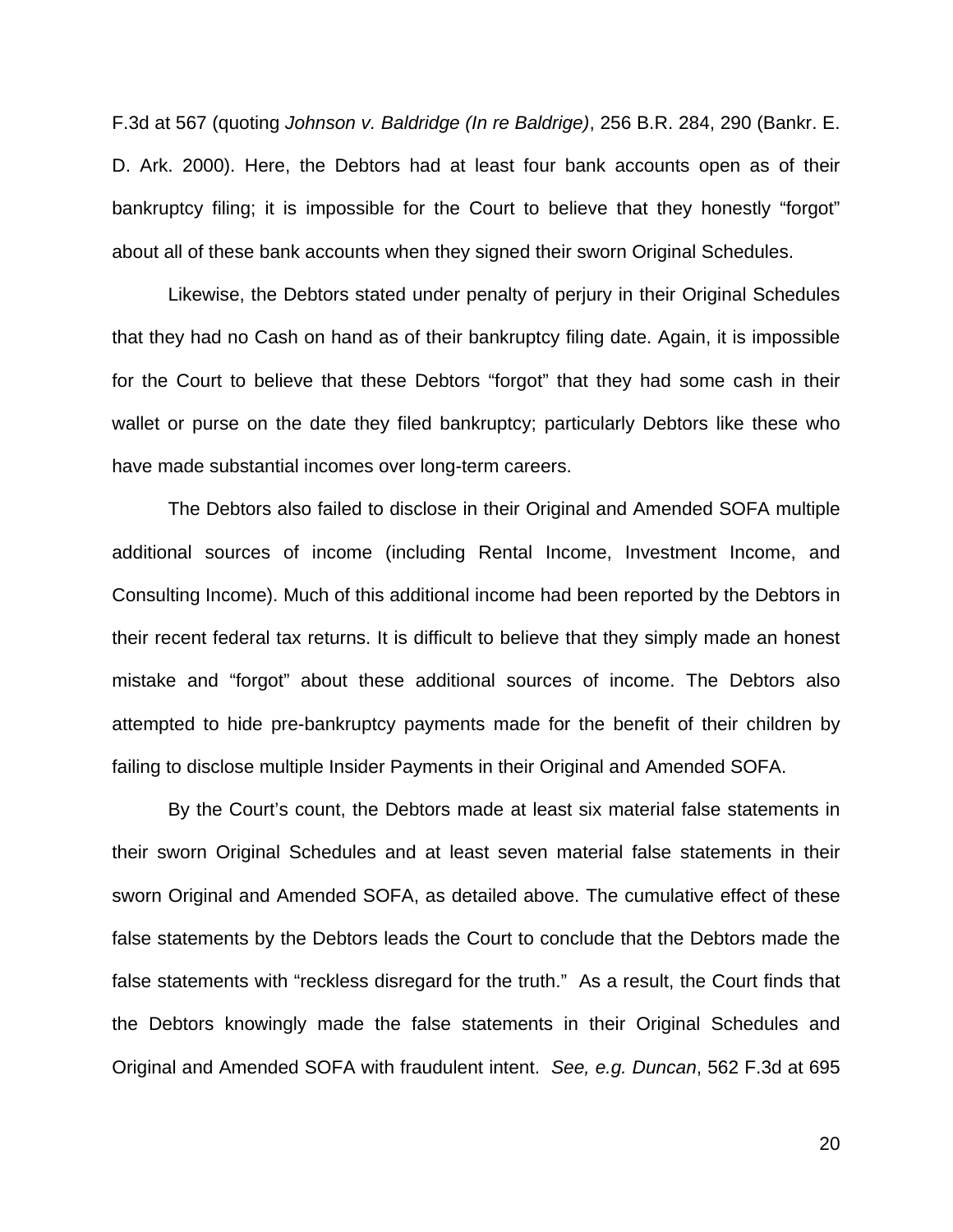(supporting citations omitted); *Sholdra*, 249 F.3d. at 382; *Beaubouef*, 966 F.2d at 178; *Chu,* 679 Fed. Appx. at 319.

The Court recognizes that the Debtors made efforts to disclose omitted assets and correct their false statements by filing their Second Amended Schedules and SOFA on May 5, 2017. (PX-3). However, the Second Amended Schedules were filed by the Debtors only after the Trustee was forced to file this adversary proceeding in February 2017 challenging the false statements made by the Debtors in their Original Schedules and SOFA. Almost eight months had elapsed from the date the Debtors filed their Original Schedules and SOFA (September 2016) and the date that the Debtors attempted to "come clean" by filing their Second Amended Schedules (May 2017). In the meantime, the Debtors reconfirmed their false statements in their Original Schedules and SOFA by filing their sworn Amended Schedules and SOFA in October 2016, which was after their Creditors Meeting where they falsely testified that they had disclosed all of their assets.

 False statements in initial bankruptcy schedules which are later amended by a debtor can still warrant denial of discharge—particularly when the amended schedules are filed only after the debtor's initial falsehoods are discovered and challenged by a creditor or bankruptcy trustee. *See, e.g. Sholdra*, 249 F.3d at 382; *Beaubouef*, 966 F.2d at 178; *Gartner*, 326 B.R. at 371.

 These omitted assets and false statements by the Debtors in their Original and Amended Schedules and SOFA were "material" to this bankruptcy case as they related to the existence of the Debtors' assets, the disposition of their assets, and their business transactions. In short, the Debtors failed to disclose multiple assets they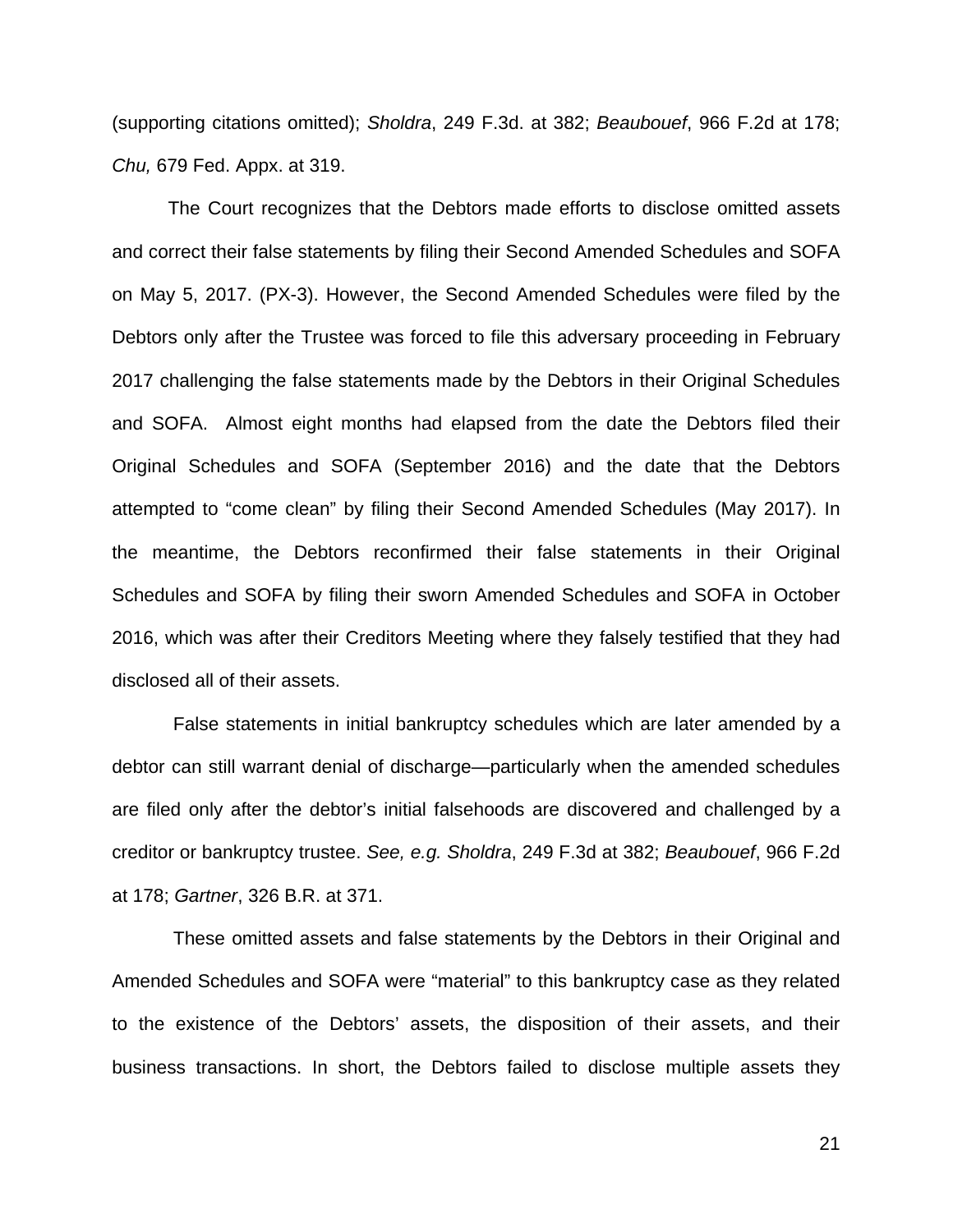owned (such as Bank Accounts, Cash, Time Shares, Stock, and all Insurance Policies), multiple sources of additional income (such as Rental Income, Investment Income, and Consulting Income), and several pre-bankruptcy transfers of the Debtors' assets (such as all 90-Day Payments and the Insider Payments for the benefit of their children).

The Court understands that the Debtors believe that most of the omitted assets were not of significant value; but that is not the legal standard. Materiality for this purpose is not based only on the value of an omitted item or whether the omitted item caused any detriment to creditors. *See Duncan*, 562 F.3d at 695; *Beaubouef*, 966 F.2d at 178 (supporting citation omitted).

 If this were a situation where the Debtors truly made an honest mistake and omitted one (or even two) assets of little or no value, the Court might well reach a different conclusion. But this is not the situation in the Debtors' case. Here, the Debtors failed to disclose several assets and made multiple false statements in their initial sworn bankruptcy filings, reconfirmed such false statements in amended filings, and stood by their false statements for many months. The belated confession by the Debtors and attempt to cure their false statements by disclosing assets and transactions some eight months after their bankruptcy filing and only after the Trustee was required to sue the Debtors for the false statements, requires denial of the Debtors' discharge under the circumstances of this particular case.